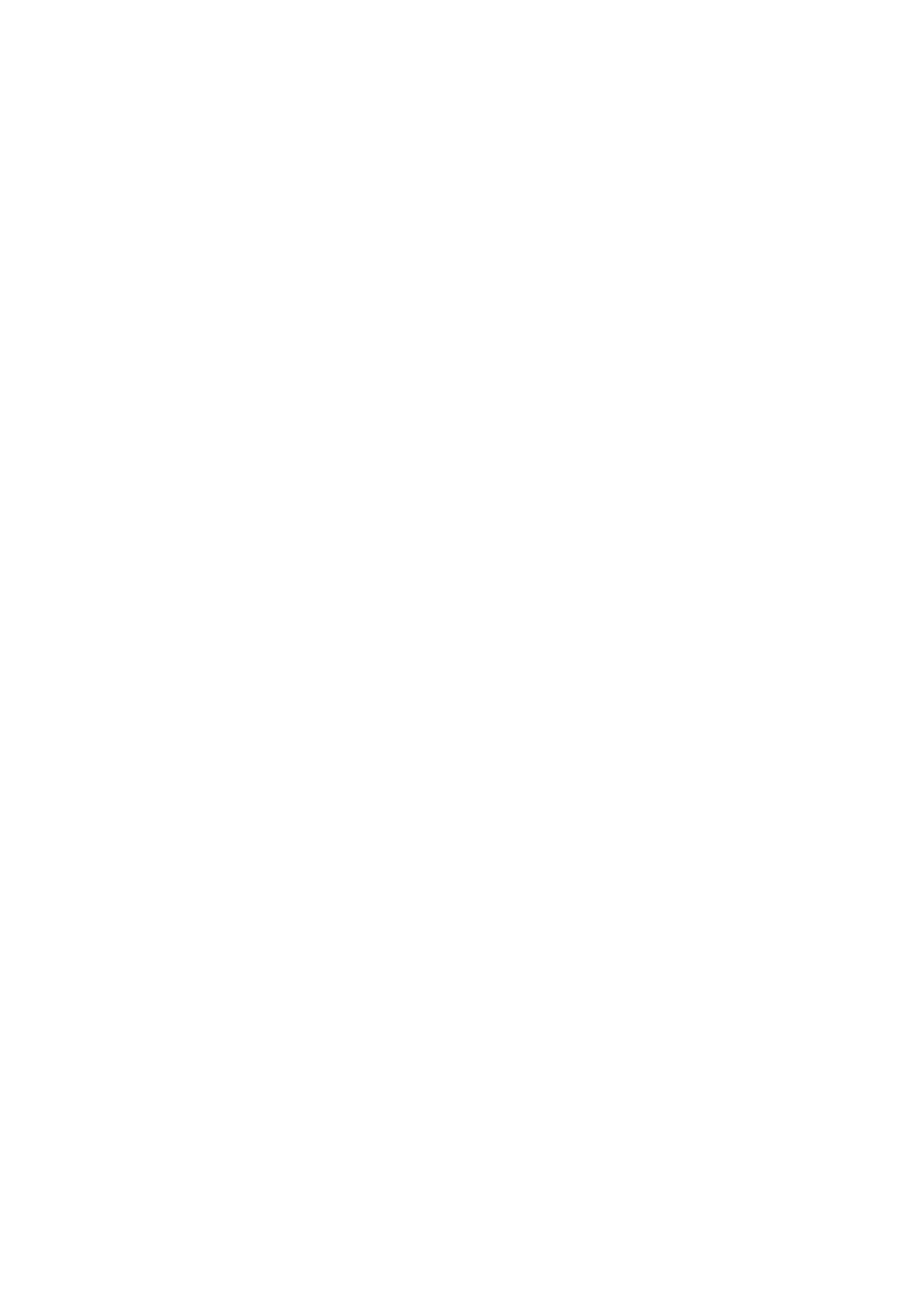

# **1 Welcome**

Chairperson M Watson commenced the meeting and welcomed everyone in attendance.

# **2 Apologies**

Resolution number AE/2022/66 MOVED by Member L Corrick, seconded by Member K Smith: **That the Albert-Eden Local Board:** 

**a) note the apology from Councillor Christine Fletcher for absence.**

**CARRIED**

# **3 Declaration of Interest**

There were no declarations of interest.

# **4 Confirmation of Minutes**

Resolution number AE/2022/67

MOVED by Member J Maskill, seconded by Member G Easte:

#### **That the Albert-Eden Local Board:**

**a) confirm the minutes of its ordinary meeting, held on Tuesday, 10 May 2022, and reconvened on Thursday, 12 May 2022, as true and correct.**

**CARRIED**

# **5 Leave of Absence**

There were no leaves of absence.

### **6 Acknowledgements**

# **6.1 Acknowledgement - Inaugural Albert-Eden and Puketāpapa EcoFestival**

Resolution number AE/2022/68

MOVED by Chairperson M Watson, seconded by Member J Maskill:

# **That the Albert-Eden Local Board:**

**a) acknowledge and congratulate Heather Lyall, Plaxy Wish and Natalie Wotherspoon for delivering the outstanding, inaugural Albert-Eden and Puketāpapa EcoFestival that focused on "Creating local solutions for climate action' and was held in March 2022 and look forward to future festivals.**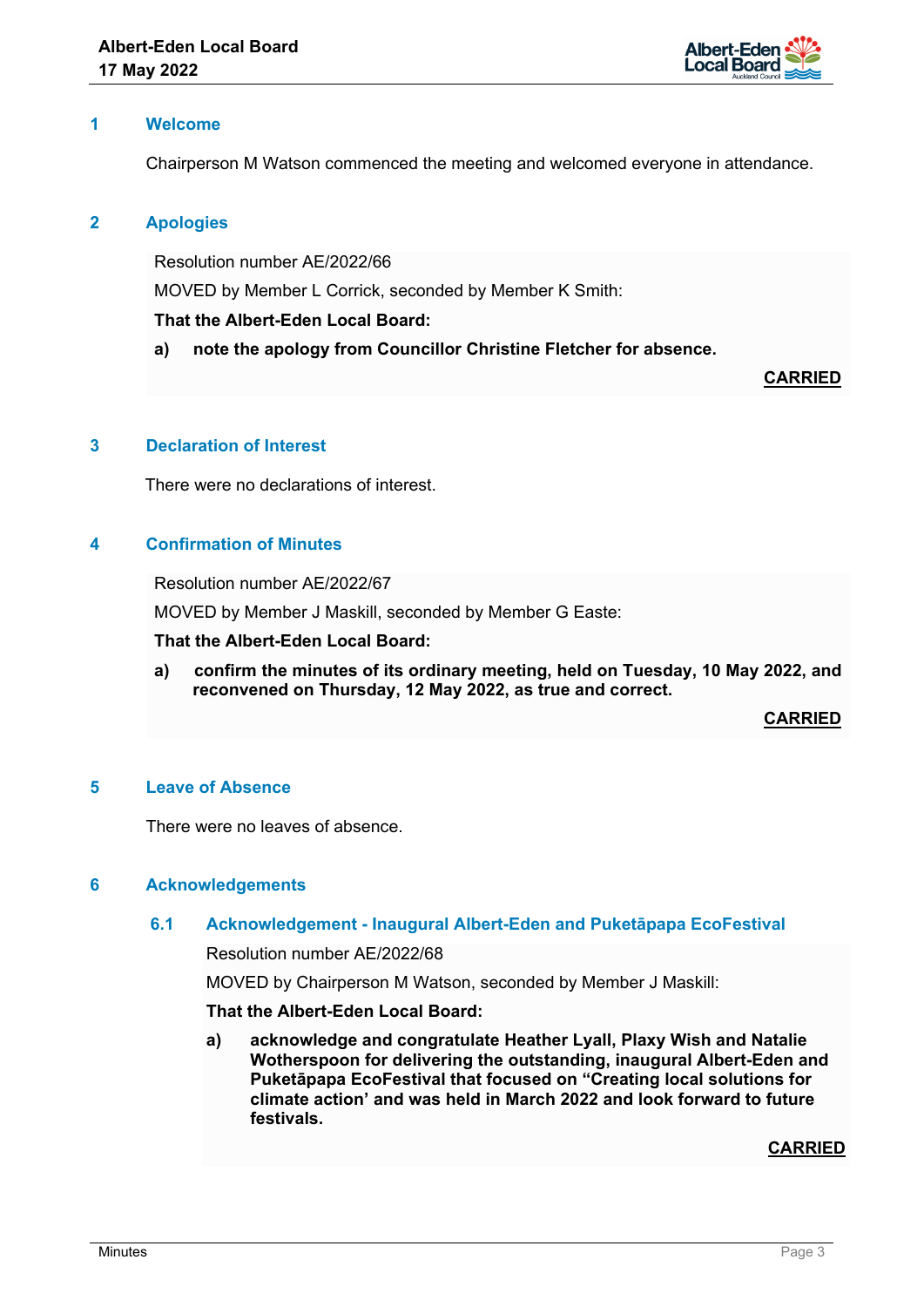

# **7 Petitions**

# **7.1 Petition - Mark Graham - Interim Speed Management Plan - Bird Streets**

An online petition was tabled and presented by Mark Graham – resident.

<https://www.ipetitions.com/petition/traffic-calming-for-the-bird-streets>

#### **Petition Prayer**

We the undersigned, request Auckland Council and Auckland Transport, to add traffic calming measures to the 'Bird' streets in Pt Chevalier (and perhaps even the other side streets in our suburb, too).

Resolution number AE/2022/69

MOVED by Member C Robertson, seconded by Member J Maskill:

**That the Albert-Eden Local Board:** 

- **a) receive the petition requesting Auckland Council and Auckland Transport add traffic calming measures to the Bird Streets area in Pt Chevalier, and thank Mark Graham – resident, for his attendance and presentation.**
- **b) request staff to forward the petition on to Auckland Transport for its attention and response.**

**CARRIED**

### **8 Deputations**

There were no deputations.

# **9 Public Forum**

#### **9.1 Public Forum - Nancy Mitchelson - Speed management in Morningside**

Nancy Mitchelson - resident, was in attendance to deliver a Public Forum presentation regarding consideration of area-wide speed management in Morningside and to outline local residents' experiences with high speeds in the Morningside area.

A powerpoint presentation was tabled for this item. A copy of the presentation has been placed on the official minutes and is available on the Auckland Council website as a minutes attachment.

Resolution number AE/2022/70

MOVED by Member WM McKenzie, seconded by Member J Maskill:

#### **That the Albert-Eden Local Board:**

**a) thank Nancy Mitchelson - resident, for her attendance and Public Forum presentation.**

### **CARRIED**

### **Attachments**

A 20220517 Albert-Eden Local Board, Item 9.1: Public Forum - Nancy Mitchelson - Speed management in Morningside, Powerpoint Presentation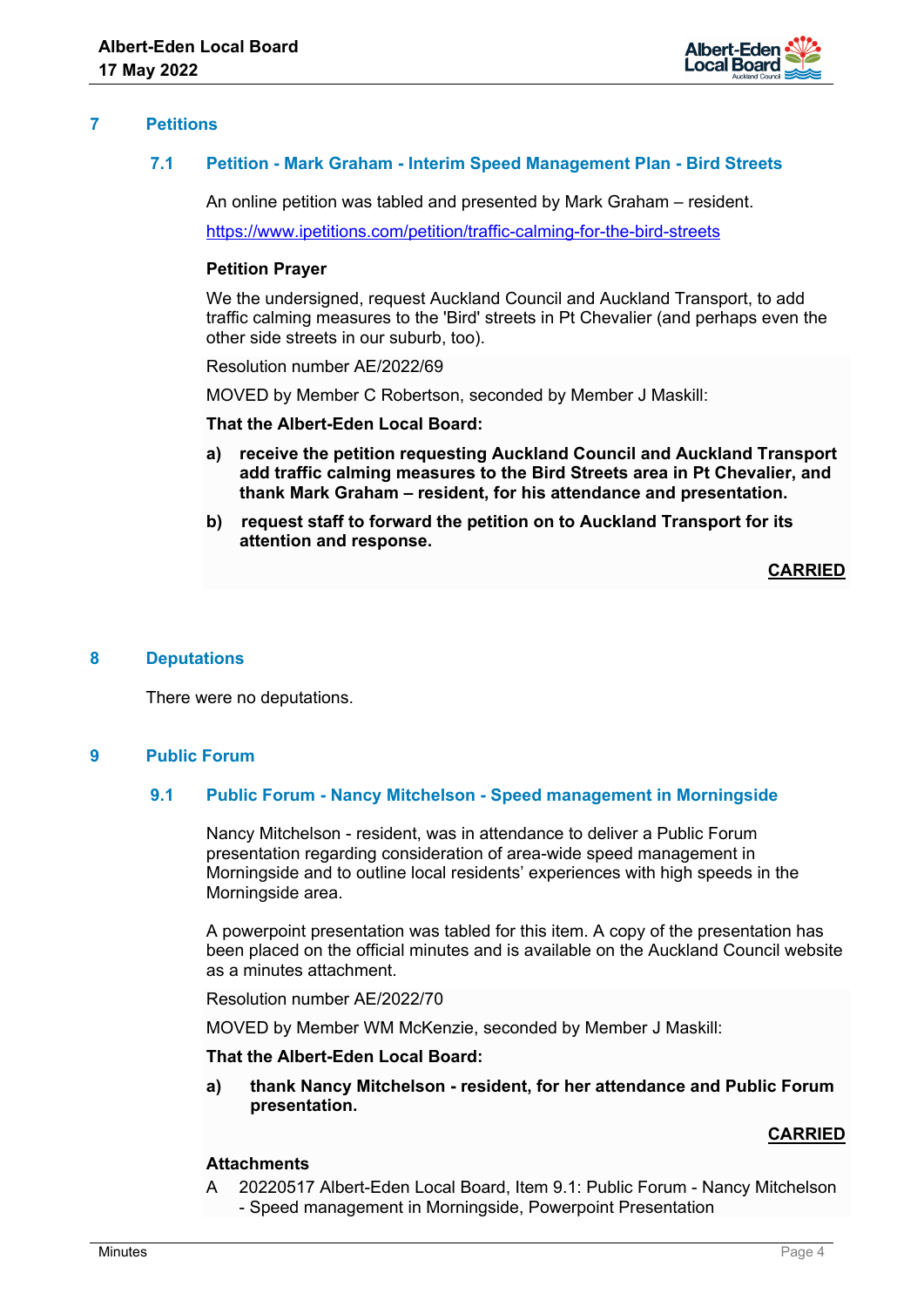

# **9.2 Public Forum - Stan Augustowicz - Flooding concern in Fowler Avenue and surrounding areas**

Stan Augustowicz - resident, was in attendance to deliver a Public Forum presentation to outline concerns regarding increased flooding risk in the Fowler Avenue and surrounding areas.

A document was tabled for this item. A copy of the document has been placed on the official minutes and is available on the Auckland Council website as a minutes attachment.

Resolution number AE/2022/71

MOVED by Member C Robertson, seconded by Member K Smith:

# **That the Albert-Eden Local Board:**

**a) thank Stan Augustowicz - resident, for his attendance and Public Forum presentation.**

**CARRIED**

# **Attachments**

A 20220517 Albert-Eden Local Board, Item 9.2: Public Forum - Stan Augustowicz - Flooding concern in Fowler Avenue and surrounding areas

# **9.3 Public Forum - Hana-Rae Seifert, Golf New Zealand**

Jacob Cameron, Chief Executive Officer, Auckland Golf, was in attendance to outline the group's views regarding the draft Auckland Golf Investment Plan.

Resolution number AE/2022/72

MOVED by Member L Corrick, seconded by Member K Smith:

### **That the Albert-Eden Local Board:**

**a) thank Jacob Cameron, Chief Executive Officer, Auckland Golf, for his attendance and Public Forum presentation.**

**CARRIED**

### **9.4 Public Forum - Paul Chalmers, resident**

Paul Chalmers, resident, was in attendance to outline his advocacy regarding the draft Auckland Golf Investment Plan.

Resolution number AE/2022/73

MOVED by Member J Maskill, seconded by Member R Langton:

### **That the Albert-Eden Local Board:**

**a) thank Paul Chalmers, resident, for his attendance and Public Forum presentation.**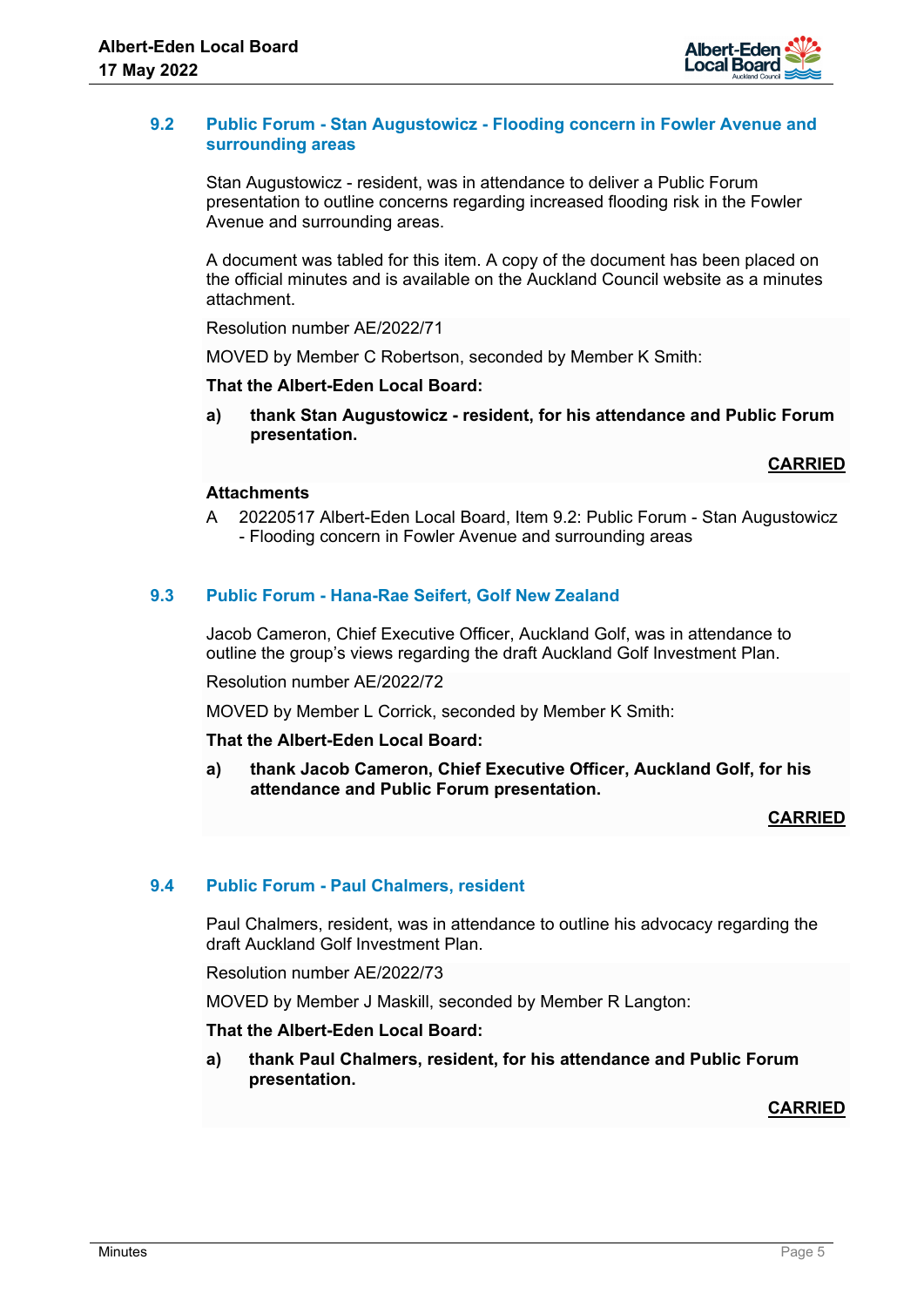

#### **10 Extraordinary Business**

There was no extraordinary business.

### **11 Election of a new Deputy Chairperson for the Albert-Eden Local Board**

Michael Mendoza – Democracy Advisor, and Nina Siers – Local Area Manager, were in attendance to speak to the report.

Resolution number AE/2022/74

MOVED by Member G Easte, seconded by Member K Smith:

#### **That the Albert-Eden Local Board:**

**a) elect a Deputy Chairperson for the remainder of the 2019-2022 political term, utilising System B of Schedule 7, Part 1, Clause 25 of the Local Government Act 2002.**

### **CARRIED**

Chairperson M Watson called for nominations for the position of Deputy Chairperson for the remainder of the 2019-2022 political term.

Member L Corrick nominated Member K Smith for the position of Deputy Chairperson. Seconded by Member J Maskill.

Resolution number AE/2022/75

MOVED by Member K Smith, seconded by Member J Maskill:

#### **That the Albert-Eden Local Board:**

**b) elect Member K Smith as Deputy Chairperson of the Albert-Eden Local Board for the remainder of the 2019-2022 political term.**

### **CARRIED**

Note: Deputy Chairperson K Smith addressed the meeting with a brief speech.

Note: Item 14: Auckland Council's Quarterly Performance Report: Albert-Eden Local Board for quarter three 2021/2022, was heard prior to Item 12: Albert-Eden Quick Response Round Three and Multiboard Round Two 2021/2022 and the Accommodation Support Fund 2022 grant allocations.

### **14 Auckland Council's Quarterly Performance Report: Albert-Eden Local Board for quarter three 2021/2022**

Canela Ferrara – Local Board Advisor, was in attendance via Microsoft Teams to speak to the report.

Resolution number AE/2022/76

MOVED by Member L Corrick, seconded by Member C Robertson:

- **a) receive the performance report for quarter three ending 31 March 2022.**
- **b) reallocate \$6,000 from ID 96 LB event Carols at Potters Park Christmas to ID 98 – Community Grants.**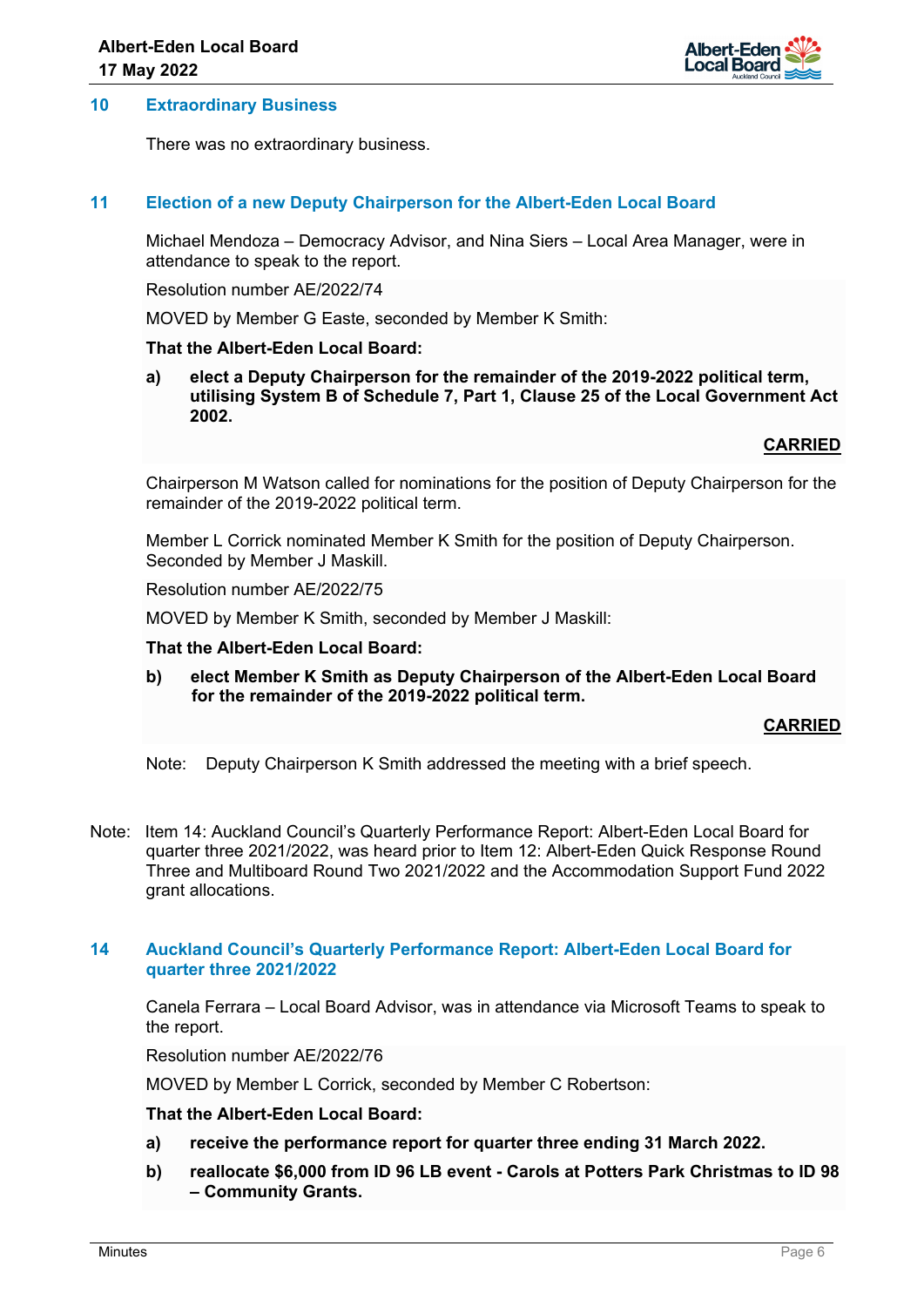

- **c) thank council staff for their hard work in delivering the local board's work programme during challenging situations due to the Covid-19 Traffic Light Red setting.**
- **d) thank Canela Ferrara Local Board Advisor, for her attendance via Microsoft Teams.**

Note: Chairperson M Watson adjourned the meeting at 3.37pm following Item 14. Chairperson M Watson reconvened the meeting at 3.40pm.

# **12 Albert-Eden Quick Response Round Three and Multiboard Round Two 2021/2022 and the Accommodation Support Fund 2022 grant allocations**

Moumita Dutta – Senior Community Grants Advisor, was in attendance via Microsoft Teams to speak the report.

Resolution number AE/2022/77

MOVED by Chairperson M Watson, seconded by Deputy Chairperson K Smith:

# **That the Albert-Eden Local Board:**

**a) approve the following applications received during Albert-Eden Quick Response Round Three 2021/2022:** 

| <b>Application</b><br>ID | <b>Organisation</b>                                                                 | <b>Main focus</b>   | <b>Requesting</b><br>funding for                                                                                                                                                                    | <b>Amount</b><br>requested | <b>Amount</b>                                                                                              |
|--------------------------|-------------------------------------------------------------------------------------|---------------------|-----------------------------------------------------------------------------------------------------------------------------------------------------------------------------------------------------|----------------------------|------------------------------------------------------------------------------------------------------------|
| QR2201-321               | <b>The Music</b><br><b>Association</b><br><b>Of Auckland</b><br>Incorporated        | Arts and<br>culture | <b>Towards the cost</b><br>of the rehearsal<br>venue hire.                                                                                                                                          | \$3,000                    | \$2,500                                                                                                    |
| QR2201-307               | <b>Learning At</b><br><b>The Point</b><br>Community<br>Kindergarten<br>Incorporated | <b>Community</b>    | <b>Towards the cost</b><br>of a free family-<br>friendly<br>community<br>market, including<br>the purchase of<br>rain<br>covers/gazebos,<br>advertising, social<br>media marketing,<br>and signage. | \$3,000                    | \$3,000 subject<br>to the applicant<br>providing the<br>necessary<br>consent<br>approvals, if<br>required. |
| QR2201-309               | <b>Mt Albert</b><br><b>Baptist</b><br>Church                                        | <b>Community</b>    | <b>Towards the hire</b><br>of two bouncy<br>castles, wooden<br>toys, and games<br>for the "Glow<br>Night" at the Mt<br><b>Albert Baptist</b><br>Church on 31<br>October 2022.                       | \$1,000                    | \$1,000                                                                                                    |
| QR2201-323               | <b>Marist</b><br>Primary<br><b>School Mt</b><br><b>Albert</b>                       | <b>Community</b>    | <b>Towards the</b><br>purchase of<br>garden resources,<br>food containers,<br>trestle tables,<br>signage, and<br>pantry staples for<br>the expansion of<br>their "Garden to                         | \$2,117.15                 | \$2,117.15                                                                                                 |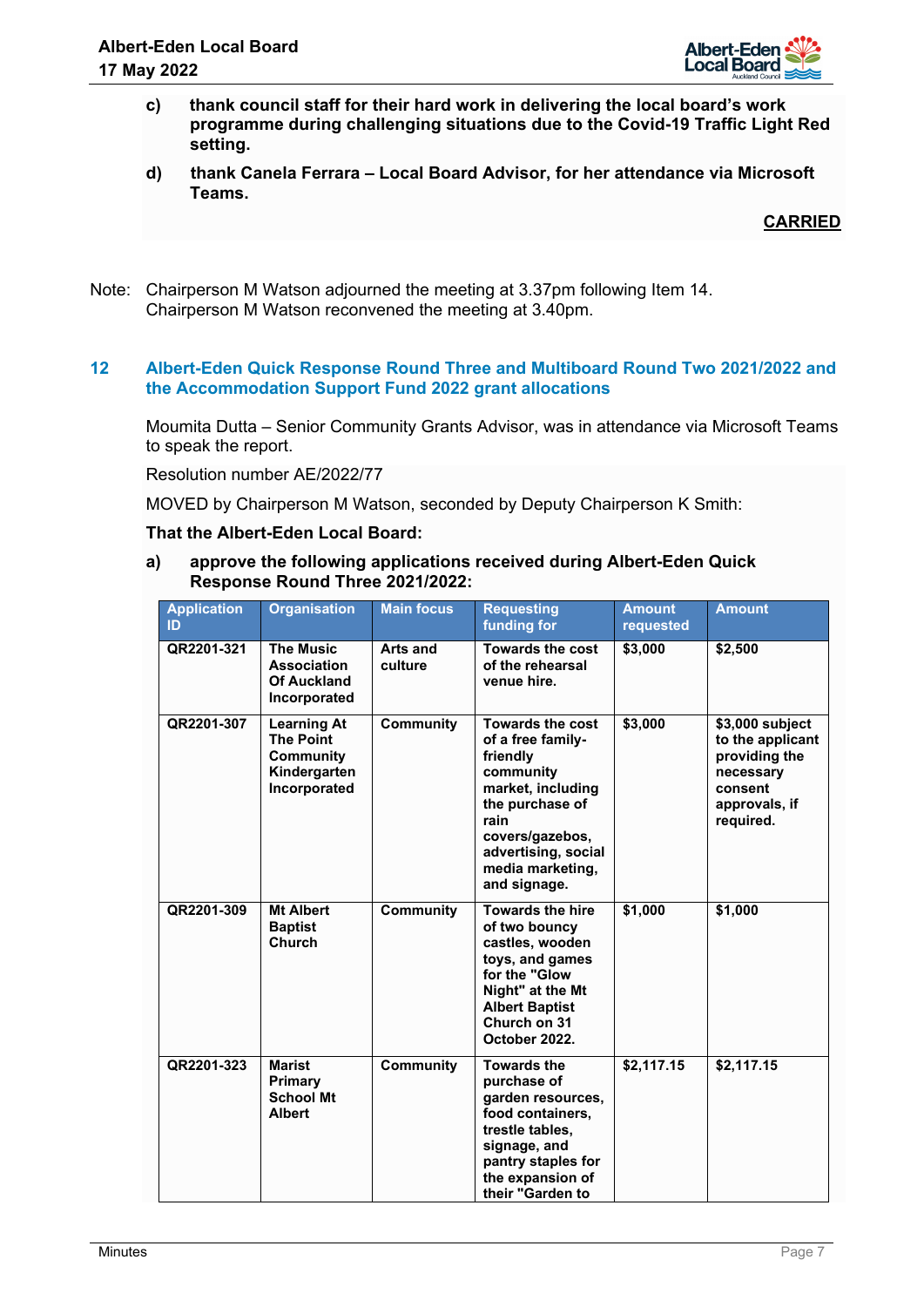

|              |                                                                             |                                | Table"<br>programme.                                                                                                                                                                                                                       |             |                                                                                                         |
|--------------|-----------------------------------------------------------------------------|--------------------------------|--------------------------------------------------------------------------------------------------------------------------------------------------------------------------------------------------------------------------------------------|-------------|---------------------------------------------------------------------------------------------------------|
| QR2201-326   | WomenzShed                                                                  | <b>Community</b>               | <b>Towards the cost</b><br>of safety<br>equipment for the<br>WomenzShed,<br>including safety<br>gloves, glasses,<br>earmuffs,<br>disposable<br>respirators, and<br>protective aprons.                                                      | \$895       | \$895                                                                                                   |
| QR2201-305   | <b>Mt Albert</b><br><b>Tennis Club</b><br>Incorporated                      | <b>Sport and</b><br>recreation | <b>Towards the</b><br>junior coaching<br>and insurance<br>costs.                                                                                                                                                                           | \$3,000     | \$1,500                                                                                                 |
| QR2201-315   | <b>Mt Albert</b><br><b>Ramblers</b><br><b>Softball Club</b><br>Incorporated | <b>Sport and</b><br>recreation | <b>Towards the</b><br>purchase and<br>installation of a<br>heat pump for the<br><b>Mt Albert</b><br><b>Ramblers Softball</b><br>Club.                                                                                                      | \$4,952     | \$1,500<br>conditional to a<br>completed<br>accountability<br>report from a<br>previous grant<br>round. |
| QR2201-324   | <b>Pt Chevalier</b><br>Tennis &<br><b>Squash Club</b><br>Incorporated       | Sport and<br>recreation        | <b>Towards the cost</b><br>of repair and<br>maintenance of<br>the existing court<br>lighting at the Pt<br><b>Chevalier Tennis</b><br>& Squash Club,<br>including the cost<br>of light bulbs,<br>cherry picker hire,<br>labour, and travel. | \$3,000     | \$1,500                                                                                                 |
| QR2201-328   | <b>Rocky Nook</b><br><b>Bowls</b><br>Incorporated                           | <b>Sport and</b><br>recreation | <b>Towards the</b><br>purchase of 30<br>sets of bowls for<br>the Rocky Nook<br><b>Bowls Society.</b>                                                                                                                                       | \$18,000    | \$2,400                                                                                                 |
| <b>Total</b> |                                                                             |                                |                                                                                                                                                                                                                                            | \$38,964.15 | \$16.412.15                                                                                             |

# **b) decline the following applications received during Albert-Eden Quick Response Round Three 2021/2022:**

| <b>Application</b><br>ID | <b>Organisation</b>                                | <b>Main focus</b>   | <b>Requesting</b><br>funding for                                                                                                                                                      | <b>Amount</b><br>requested | <b>Note</b>                                                                                                                                              |
|--------------------------|----------------------------------------------------|---------------------|---------------------------------------------------------------------------------------------------------------------------------------------------------------------------------------|----------------------------|----------------------------------------------------------------------------------------------------------------------------------------------------------|
| QR2201-322               | <b>Art Yoga</b><br>Partnership<br><b>MoveSpace</b> | Arts and<br>culture | <b>Towards the</b><br>delivery of the<br>"Meditative Art"<br>seven-week<br>course, including<br>art resources.<br>equipment, venue<br>hire, advertising,<br>and facilitator<br>costs. | \$3,000                    | <b>Declined</b><br>noting the local<br>board has<br>provided<br>funding to the<br>applicant<br>during in a<br>previous<br>funding round<br>in 2021/2022. |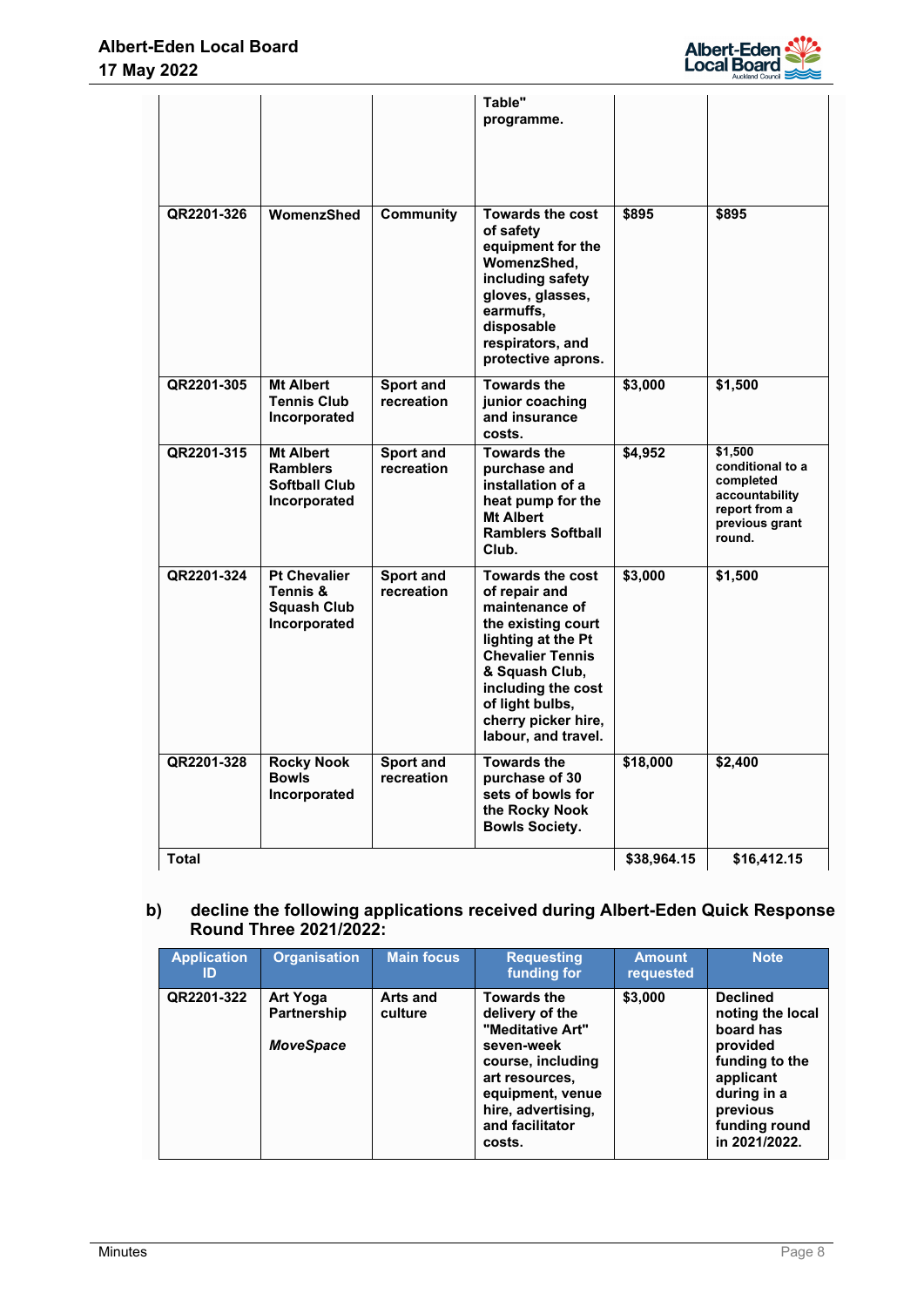

| QR2201-301   | Point<br><b>Chevalier</b><br><b>Historical</b><br><b>Society</b><br>Incorporated | <b>Community</b>        | <b>Towards the cost</b><br>of a bus hire.                                                                                                                            | \$293.25    | <b>Declined</b><br>noting the<br>grant<br>application is<br>below the<br>funding<br>threshold.                                                                                                                                                                                                                                                               |
|--------------|----------------------------------------------------------------------------------|-------------------------|----------------------------------------------------------------------------------------------------------------------------------------------------------------------|-------------|--------------------------------------------------------------------------------------------------------------------------------------------------------------------------------------------------------------------------------------------------------------------------------------------------------------------------------------------------------------|
| QR2201-306   | <b>YMCA North</b><br>Incorporated                                                | <b>Community</b>        | <b>Towards the</b><br>facilitator's cost<br>for the "Safe For<br>Life Course".                                                                                       | \$3,000     | <b>Declined</b><br>noting that the<br>local board has<br>provided<br>funding to the<br>applicant<br>during in a<br>previous<br>funding round<br>in 2021/2022;<br>and request<br>that the Senior<br><b>Community</b><br><b>Grants Advisor</b><br>liaise with<br>applicant to<br>encourage the<br>applicant to<br>reapply during<br>a future<br>funding round. |
| QR2201-302   | <b>Knox Home</b><br><b>Trust</b>                                                 | <b>Environment</b>      | <b>Towards the cost</b><br>of eleven compost<br>bins for the<br>"Elizabeth Knox<br>Home and<br>Hospital".                                                            | \$2,529.10  | <b>Declined</b><br>noting<br>insufficient<br>wider<br>community<br>benefit.                                                                                                                                                                                                                                                                                  |
| QR2201-327   | Penelope<br><b>Jones</b><br>Vault<br><b>Headpieces</b><br><b>Limited</b>         | <b>Environment</b>      | <b>Towards the</b><br>social media<br>advertising,<br>giveaway gifts,<br>prizes, and<br>postage for a<br>online weeklong<br>"Sustainability<br>Secrets"<br>campaign. | \$1,627.65  | <b>Declined and</b><br>request staff to<br>work with the<br>applicant for a<br>future<br>application.                                                                                                                                                                                                                                                        |
| QR2201-320   | <b>Pt Chevalier</b><br>Tennis &<br><b>Squash Club</b><br>Incorporated            | Sport and<br>recreation | <b>Towards the</b><br>purchase of a<br>defibrillator.                                                                                                                | \$3,000     | <b>Declined</b><br>noting two<br>applications in<br>the current<br>funding round.                                                                                                                                                                                                                                                                            |
| <b>Total</b> |                                                                                  |                         |                                                                                                                                                                      | \$13,450.00 |                                                                                                                                                                                                                                                                                                                                                              |

# **c) approve the following applications received during Multiboard Round Two 2021/2022:**

| <b>Application</b><br>ID | <b>Organisation</b>                              | Main focus | <b>Requesting funding</b><br>for                                                                                                                                   | <b>Amount</b><br>requested | <b>Amount</b> |
|--------------------------|--------------------------------------------------|------------|--------------------------------------------------------------------------------------------------------------------------------------------------------------------|----------------------------|---------------|
| MB2022-202               | <b>Re-Creators</b><br><b>Charitable</b><br>Trust | Community  | Towards free or<br>subsidised classes of<br><b>Community Upcycling</b><br><b>DIY Workshops in</b><br>various locations in<br>Auckland (June 2022 -<br>March 2023). | \$4.766                    | \$1,500       |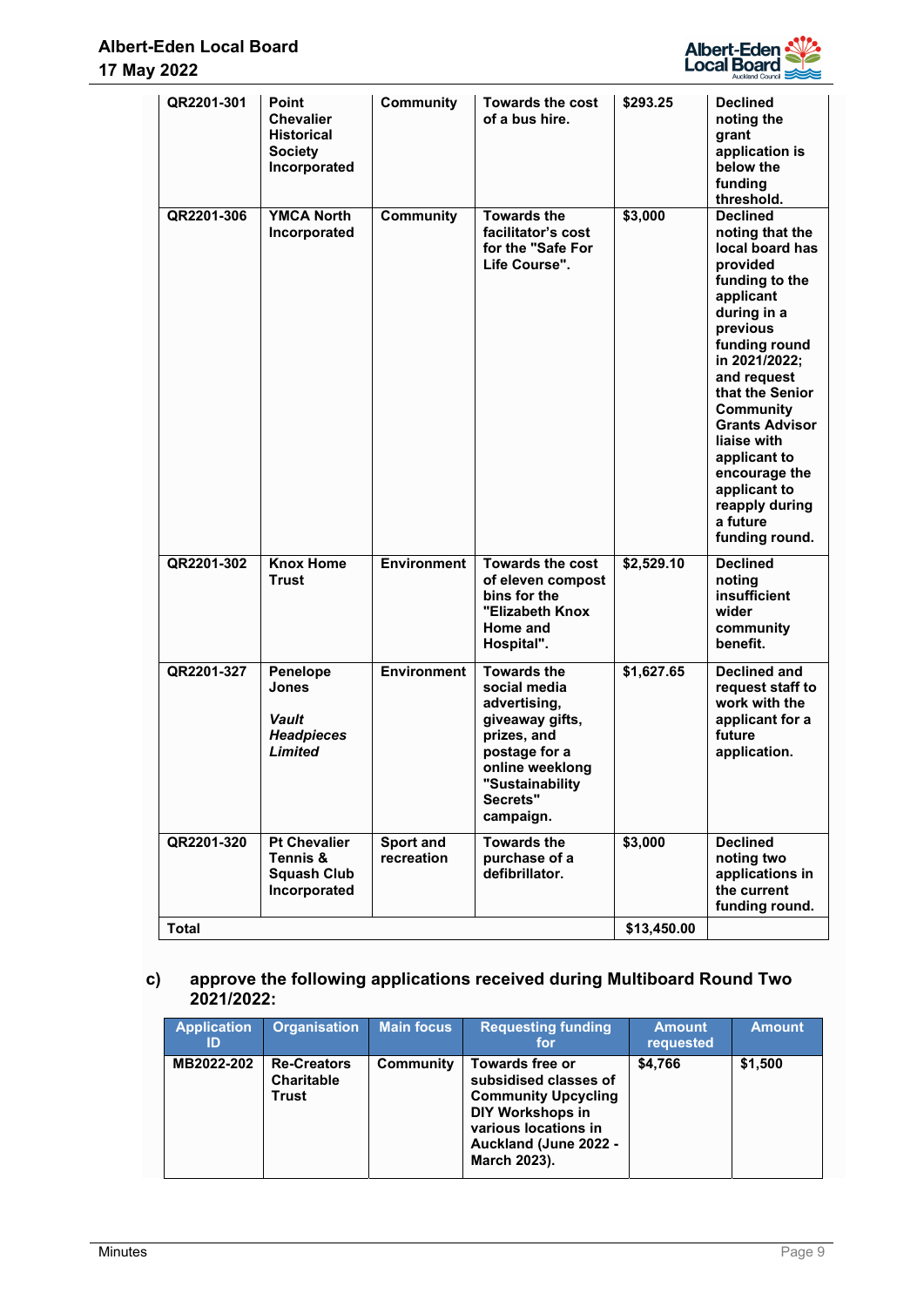

| MB2022-205   | <b>New Zealand</b><br><b>Eid Day</b><br><b>Trust Board</b>                              | <b>Community</b> | Towards the cost of<br>venue hire, sound,<br>video and electrical<br>costs, entertainment<br>games, furniture and<br>fixtures, volunteers,<br>marketing, and<br>ambulance hire, for<br>the 2022 NZ Eid day.                           | \$10,000 | \$1,500                                                       |
|--------------|-----------------------------------------------------------------------------------------|------------------|---------------------------------------------------------------------------------------------------------------------------------------------------------------------------------------------------------------------------------------|----------|---------------------------------------------------------------|
| MB2022-225   | <b>Outline</b><br>Aotearoa<br>Incorporated                                              | <b>Community</b> | Towards the cost of<br>the peer support<br>service programme's<br>volunteer training,<br>clinical supervision,<br>advertising,<br>stationery, insurance<br>and information<br>technology service.                                     | \$5,000  | \$1,500<br>excluding<br>salaries.<br>gifts and<br>prizes.     |
| MB2022-226   | <b>Social</b><br><b>Enterprise</b><br>Auckland/<br><b>Impact Hub</b><br><b>Auckland</b> | <b>Community</b> | <b>Towards business</b><br>events with a focus on<br>equity and climate<br>from June 2022 to<br><b>June 2023.</b>                                                                                                                     | \$4,445  | \$1,500<br>excluding<br>catering.                             |
| MB2022-230   | <b>Recreate NZ</b>                                                                      | <b>Community</b> | <b>Towards volunteer</b><br>expenses, youth<br>facilitators, and<br>activities to run the<br>'Urban Youth'<br>programme in<br><b>Auckland from June</b><br>2022 to April 2023.                                                        | \$4,000  | \$1,500<br>excluding<br>catering.                             |
| MB2022-232   | <b>Garden to</b><br><b>Table Trust</b>                                                  | <b>Community</b> | Towards the salary,<br>mileage and home<br>office costs of three<br>regional coordinators<br>of the "Garden to<br><b>Table Food Education</b><br>Programme".                                                                          | \$5,000  | \$1,500<br>excluding<br>salaries<br>and<br>transport<br>cost. |
| MB2022-243   | <b>Anxiety New</b><br><b>Zealand</b><br><b>Trust</b>                                    | Community        | <b>Towards the</b><br>marketing materials,<br>coordinator's wages<br>and facilitators costs<br>for the Community<br><b>Education Webinars.</b>                                                                                        | \$10,000 | \$4,100<br>excluding<br>salaries.                             |
| MB2022-256   | <b>PHAB</b><br><b>Association</b><br>(Auckland)<br>Incorporated                         | <b>Community</b> | <b>Towards the "Covid</b><br><b>Recovery - Supporting</b><br><b>Well Being and</b><br>Resilience"<br>programme in<br>Sandringham, St<br>Lukes, Mt Roskill,<br>New Lynn,<br>Henderson, Te Atatu,<br><b>Waitakere and Royal</b><br>Oak. | \$4,000  | \$1,500<br>excluding<br>salaries.                             |
| <b>Total</b> |                                                                                         |                  |                                                                                                                                                                                                                                       | \$47,211 | \$14,600                                                      |

# **d) decline the following applications received during Multiboard Round Two 2021/2022:**

| ID |  |  | Application Organisation Main focus Requesting funding Amount<br>f∩r | requested | <b>Note</b> |
|----|--|--|----------------------------------------------------------------------|-----------|-------------|
|----|--|--|----------------------------------------------------------------------|-----------|-------------|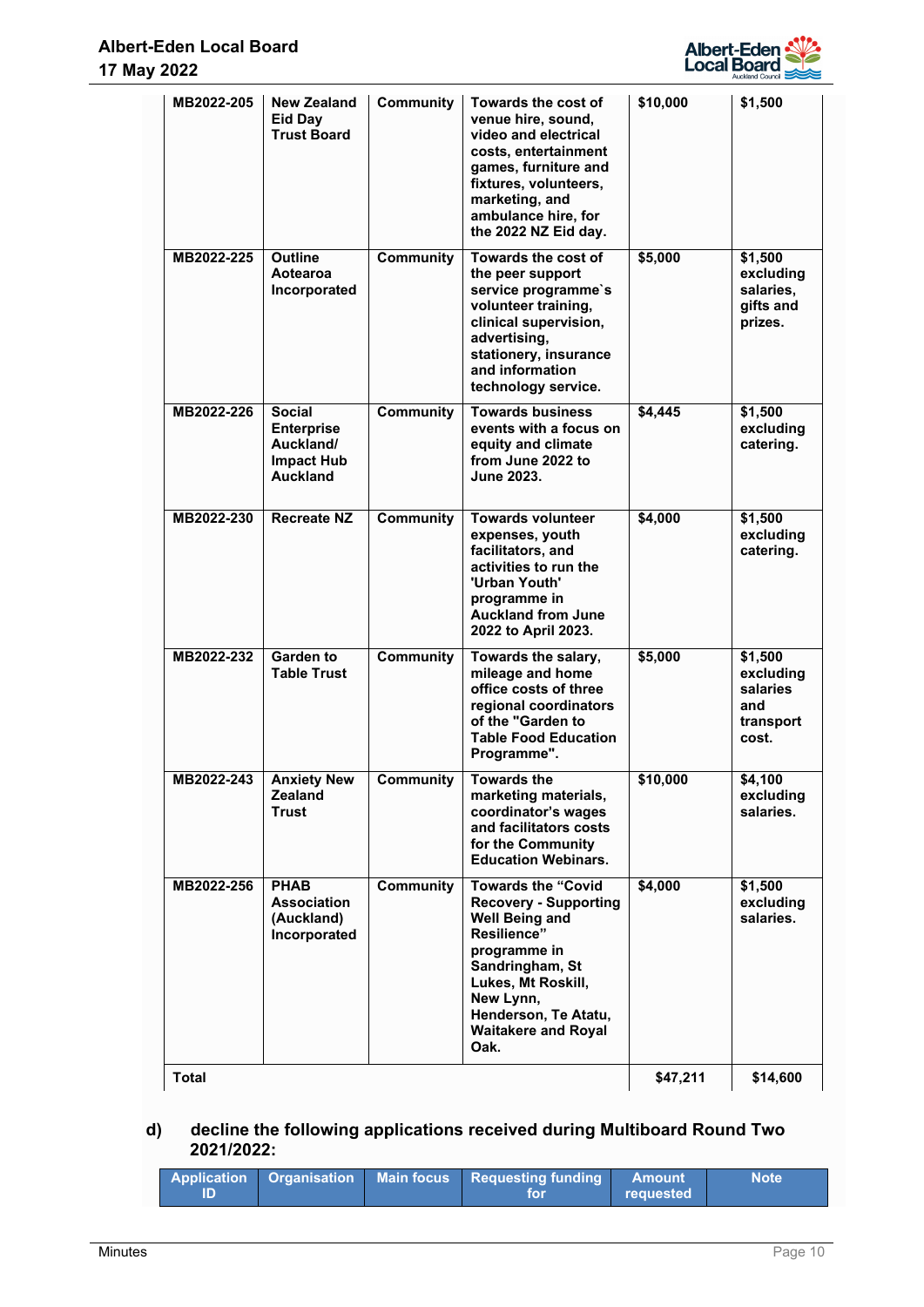

| MB2022-234 | <b>Fiji Girmit</b><br><b>Foundation</b>                               | Arts and<br>culture | <b>Towards the Girmit</b><br>musical festival<br>and Girmit seniors'<br>recognition event<br>in Mangere.                                           | \$5,000 | <b>Declined</b><br>noting activity<br>takes place<br>outside the<br>local board<br>area.                                                                                                                                                                     |
|------------|-----------------------------------------------------------------------|---------------------|----------------------------------------------------------------------------------------------------------------------------------------------------|---------|--------------------------------------------------------------------------------------------------------------------------------------------------------------------------------------------------------------------------------------------------------------|
| MB2022-210 | LifeKidz<br><b>Trust</b>                                              | <b>Community</b>    | <b>Towards</b><br>sensory/play<br>equipment and<br>support worker<br>wages.                                                                        | \$2,500 | <b>Declined</b><br>noting the<br>grant<br>application is<br>below the<br>funding<br>threshold.                                                                                                                                                               |
| MB2022-215 | <b>The Reading</b><br><b>Revolution</b>                               | <b>Community</b>    | Towards wages of<br>the manager<br>delivering the<br>"Readers Leaders<br>programme".                                                               | \$4,000 | <b>Declined and</b><br>request staff to<br>work with the<br>applicant for a<br>future<br>application and<br>explore<br>partnership<br>opportunities.                                                                                                         |
| MB2022-216 | <b>Assistance</b><br>Doas NZ<br><b>Trust</b>                          | <b>Community</b>    | <b>Towards the wages</b><br>of a puppy<br>development<br>advisor and client<br>instructor in<br><b>Auckland (June</b><br>2022 - December<br>2022). | \$5,000 | <b>Declined</b><br>noting low<br>priority item<br>requested.                                                                                                                                                                                                 |
| MB2022-220 | <b>Bellyful New</b><br>Zealand<br><b>Trust</b>                        | <b>Community</b>    | <b>Towards meal</b><br>production,<br>volunteer support,<br>and delivery costs<br>in Auckland (June<br>2022 - December<br>2023).                   | \$5,000 | <b>Declined</b><br>noting the local<br>board has<br>provided<br>funding to the<br>applicant<br>during a<br>previous<br>funding round<br>in 2021/2022<br>and request<br>staff to<br>encourage the<br>applicant to<br>reapply in a<br>future funding<br>round. |
| MB2022-221 | <b>Kiwi Harvest</b><br>Limited                                        | Community           | Towards the<br>operating costs of<br>the food rescue<br>project in<br><b>Highbrook from</b><br>June 2022 to June<br>2023.                          | \$6,000 | <b>Declined</b><br>noting low<br>priority items<br>requested.                                                                                                                                                                                                |
| MB2022-237 | <b>Pet Refuge</b><br><b>New Zealand</b><br><b>Charitable</b><br>Trust | <b>Community</b>    | <b>Towards the</b><br>administration<br>costs for the Pet<br>Refuge shelter in<br><b>Auckland from</b><br><b>June 2022 to</b><br>December 2022.    | \$4,000 | <b>Declined</b><br>noting activity<br>takes place<br>outside the<br>local board<br>area.                                                                                                                                                                     |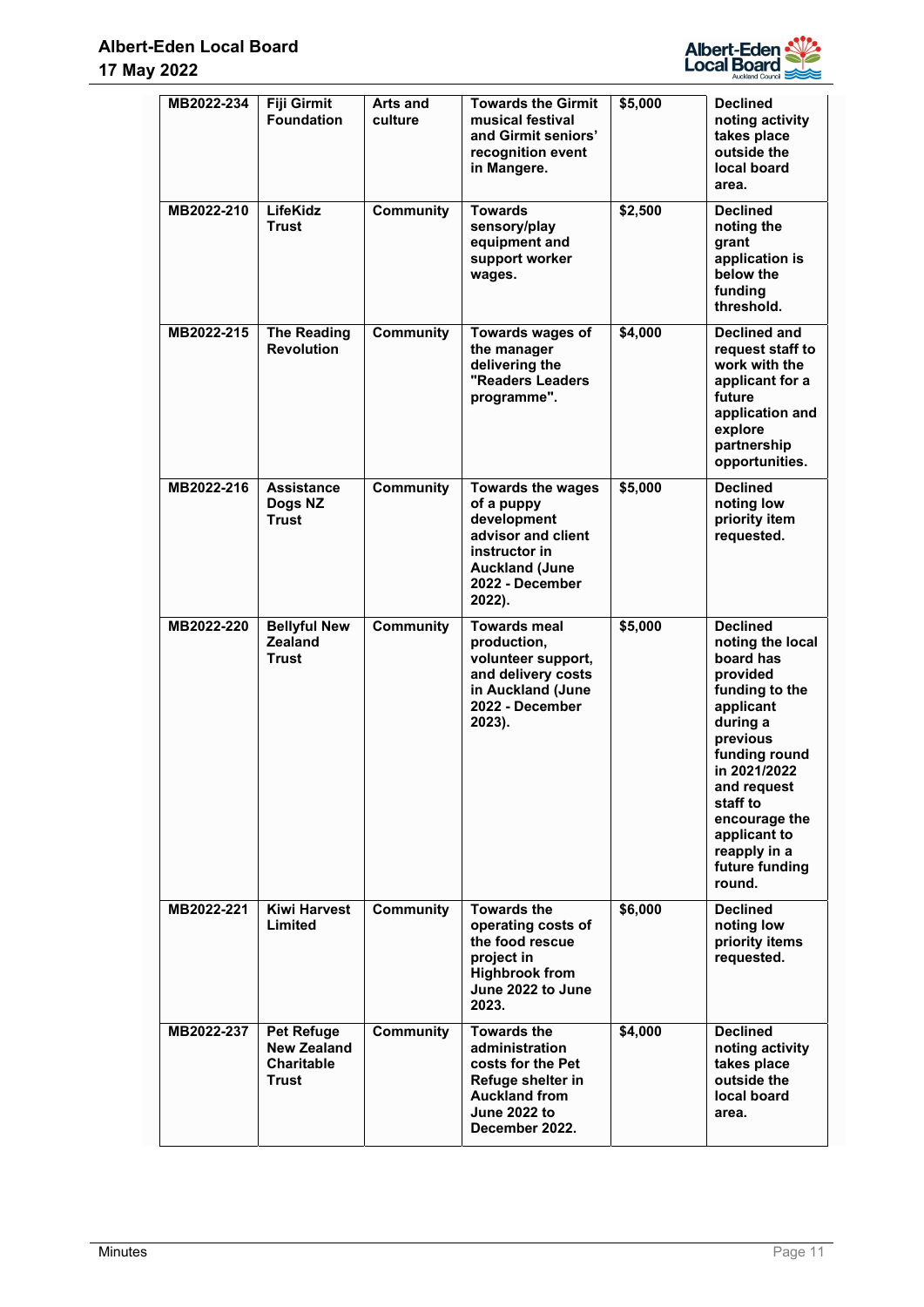

| MB2022-240   | <b>Age Concern</b><br><b>Auckland</b><br>Incorporated               | <b>Community</b>        | <b>Towards delivering</b><br>specialized Asian<br>services to<br>Chinese, Korean<br>and Japanese<br>people aged 65 and<br>older across<br>Auckland.                                                                                                 | \$3,000     | <b>Declined</b><br>noting the local<br>board has<br>provided<br>funding to the<br>applicant<br>during a<br>previous<br>funding round<br>in 2021/2022<br>and request<br>staff to<br>encourage the<br>applicant to<br>reapply at a<br>future funding<br>round. |
|--------------|---------------------------------------------------------------------|-------------------------|-----------------------------------------------------------------------------------------------------------------------------------------------------------------------------------------------------------------------------------------------------|-------------|--------------------------------------------------------------------------------------------------------------------------------------------------------------------------------------------------------------------------------------------------------------|
| MB2022-252   | <b>Communities</b><br><b>Against</b><br><b>Alcohol</b><br>Harm      | <b>Community</b>        | <b>Towards the</b><br>community<br>navigator project,<br>including the<br>purchase of a<br>mobile phone,<br>modem, laptop,<br>speaker,<br>conference camera,<br>petrol costs and<br>zoom, myhost,<br>Microsoft 365 and<br>jot form<br>subscription. | \$1,939.08  | <b>Declined</b><br>noting the<br>grant<br>application is<br>below the<br>funding<br>threshold and<br>request staff to<br>encourage the<br>applicant to<br>reapply at a<br>future funding<br>round.                                                           |
| MB2022-203   | <b>Howick</b><br>Pakuranga<br>Youth<br>Academy                      | Sport and<br>recreation | <b>Towards gym</b><br>equipment and<br>purchase of a van.                                                                                                                                                                                           | \$2,000     | <b>Declined</b><br>noting the<br>grant<br>application is<br>below the<br>funding<br>threshold.                                                                                                                                                               |
| MB2022-204   | <b>The</b><br><b>Auckland</b><br><b>Association</b><br>Incorporated | Sport and<br>recreation | <b>Towards the</b><br>ongoing operating<br>expenses for<br>facilitating softball<br>leagues and<br>tournaments in the<br><b>Auckland Region</b><br>from July 2022 to<br>December 2022.                                                              | \$9,000     | <b>Declined</b><br>noting the local<br>board has<br>provided<br>funding to the<br>applicant<br>during a<br>previous<br>funding round<br>in 2021/2022.                                                                                                        |
| <b>Total</b> |                                                                     |                         |                                                                                                                                                                                                                                                     | \$47.439.08 |                                                                                                                                                                                                                                                              |

# **e) approve the following applications received for the Albert-Eden Accommodation Support Fund 2022:**

| <b>Application ID</b> | <b>Organisation</b>                                            | <b>Main focus</b>                                                                     | <b>Requesting</b><br>funding for | <b>Amount</b> |
|-----------------------|----------------------------------------------------------------|---------------------------------------------------------------------------------------|----------------------------------|---------------|
| ASF2201-101           | <b>Conservation</b><br><b>Volunteers New</b><br><b>Zealand</b> | 10 New North Road<br>Level 2, Villa Dalmacija<br><b>Eden Terrace Auckland</b><br>1021 | \$20,000                         | \$6,000       |
| ASF2201-102           | <b>Ngatira Tennis</b><br>Club<br>Incorporated                  | 24 Clive Road<br><b>Epsom Auckland 1023</b>                                           | \$5,000                          | \$2,500       |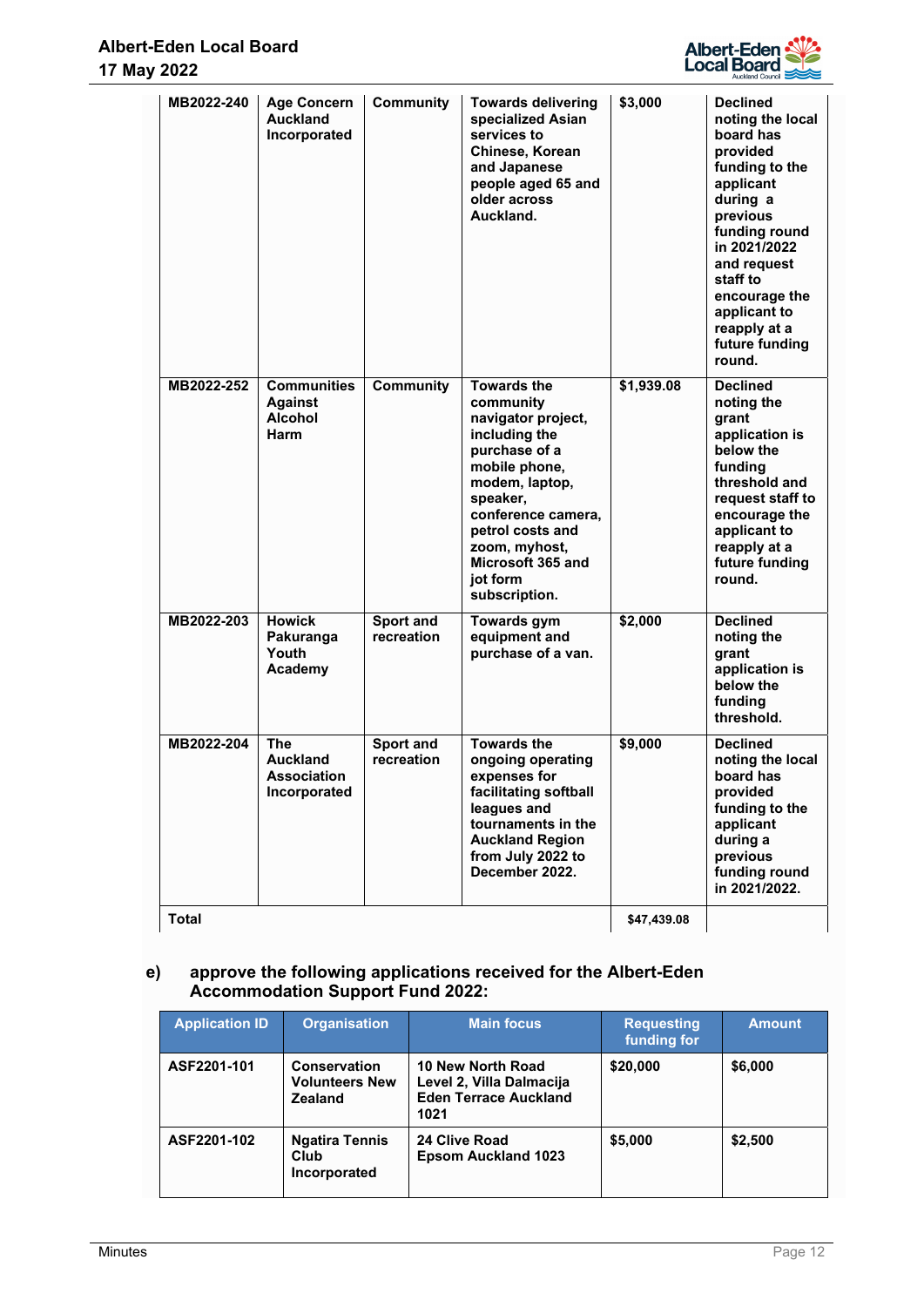

| ASF2201-103 | <b>Script to Screen</b><br>Te Tari Tuhi A<br><b>Kupu</b><br>Whakaahua | 21 Taylors Road<br><b>Mount Albert Auckland</b><br>1025                                                          | \$10,000 | \$10,000 |
|-------------|-----------------------------------------------------------------------|------------------------------------------------------------------------------------------------------------------|----------|----------|
| ASF2201-104 | Auckland<br><b>Basketball</b><br><b>Services</b><br>Limited           | <b>Level 4, Sport Auckland</b><br>House, Greenlane Road<br>(West)<br><b>Epsom Auckland 1051</b>                  | \$17,250 | \$11,000 |
| ASF2201-105 | <b>Carlton Croquet</b><br><b>Club</b><br>Incorporated                 | 333 Manukau Road<br><b>Epsom Auckland 1023</b>                                                                   | \$2,500  | \$2,500  |
| ASF2201-106 | <b>Asthma New</b><br>Zealand<br>Incorporated                          | 581 Mt Eden Road<br>Mt Eden Auckland 1024                                                                        | \$20,000 | \$13,862 |
| ASF2201-107 | <b>Recreate NZ</b>                                                    | 300 Great South Road<br><b>Greenlane Auckland 1051</b>                                                           | \$20,000 | \$13,000 |
| ASF2201-108 | No 3 (Auckland<br>City) Squadron<br><b>Air Training</b><br>Corps      | Ventura Building, Gate 3,<br><b>Unitec</b><br><b>Farm Road</b><br><b>Point Chevalier Point</b><br>Chevalier 1246 | \$3,000  | \$3,000  |
| ASF2201-109 | <b>Pt Chevalier</b><br><b>Bowling Club</b>                            | 25 Dignan Street<br><b>Point Chevalier Auckland</b><br>1022                                                      | \$7,000  | \$7,000  |
| ASF2201-110 | The Brain Injury<br><b>Association</b><br>(Auckland)<br>Incorporated  | 207 Manukau Road<br><b>Epsom Auckland 1023</b>                                                                   | \$20,000 | \$13,000 |
| ASF2201-111 | <b>Somerville</b><br><b>Hockey Club</b><br>Incorporated               | <b>3 Normanby Road</b><br><b>Mount Eden Auckland</b><br>1024                                                     | \$20,000 | \$13,000 |
| ASF2201-112 | Dress for<br><b>Success</b><br>Incorporated                           | 128 Khyber Pass Road<br><b>Grafton Auckland 1023</b><br>New Zealand                                              | \$20,000 | \$10,000 |
| ASF2201-113 | <b>Knox Home</b><br><b>Trust</b>                                      | 10 Ranfurly Road<br><b>Epsom Auckland 1051</b>                                                                   | \$20,000 | \$10,000 |
| ASF2201-114 | Auckland<br><b>Swords Club</b>                                        | <b>Auckland Grammar</b><br>School, Old Gym Gate 3<br><b>55 Mountain Road</b><br><b>Epsom Auckland 1023</b>       | \$5,000  | \$5,000  |
| ASF2201-115 | <b>Panacea Arts</b><br><b>Charitable Trust</b>                        | <b>Fowlds Park, Rocky Nook</b><br>Avenue<br><b>Morningside Auckland</b><br>1022                                  | \$6,250  | \$6,250  |
| ASF2201-116 | <b>Anxiety New</b><br><b>Zealand Trust</b>                            | 77 Morningside Drive<br><b>Mount Albert Auckland</b><br>1025                                                     | \$20,000 | \$15,000 |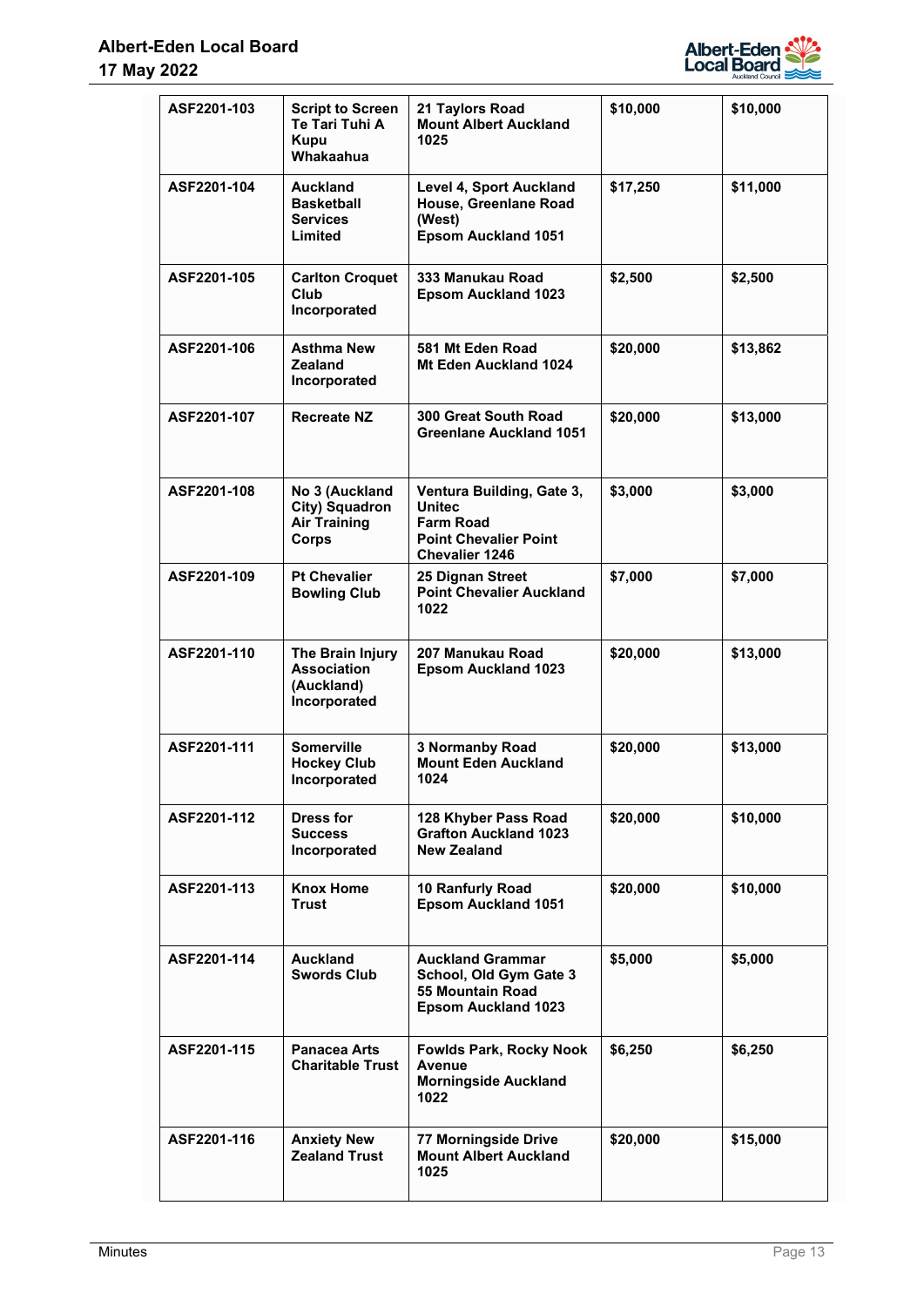

| ASF2201-123  | Central<br>Auckland<br><b>Chinese</b><br><b>Association</b> | <b>489 Dominion Road</b><br><b>Mount Eden Auckland</b><br>1024                                  | \$7,699   | \$6,000   |
|--------------|-------------------------------------------------------------|-------------------------------------------------------------------------------------------------|-----------|-----------|
| ASF2201-126  | <b>Auckland Youth</b><br><b>Orchestra</b><br>Incorporated   | C/- St Peter's College<br><b>Music Dept</b><br>23 Mountain Road<br><b>Grafton Auckland 1023</b> | \$7,890   | \$6,000   |
| ASF2201-127  | <b>MoveSpace</b>                                            | 473 Dominion Road<br><b>Mount Eden Auckland</b><br>1024                                         | \$20,000  | \$10,000  |
| ASF2201-128  | <b>Royal New</b><br><b>Zealand Plunket</b><br><b>Trust</b>  | 93B Moa Road,<br><b>Point Chevalier Auckland</b>                                                | \$4,000   | \$4,000   |
| ASF2201-125  | <b>Everlasting</b><br><b>Clothing New</b><br><b>Zealand</b> | 52 Richardson Road<br><b>Mount Albert Auckland</b><br>1025                                      | \$20,000  | \$6,000   |
| ASF2201-118  | <b>InZone</b><br><b>Education</b><br><b>Foundation</b>      | <b>10 Lovelock Avenue</b><br><b>Mount Eden Auckland</b><br>1024                                 | \$20,000  | \$2,500   |
| <b>Total</b> |                                                             |                                                                                                 | \$295,589 | \$175,612 |

# **f) decline the following applications received for the Albert-Eden Accommodation Support Fund 2022:**

| <b>Application</b><br>ID | <b>Organisation</b>                         | <b>Main focus</b>    | <b>Requesting</b><br>funding for | <b>Note</b>                      |
|--------------------------|---------------------------------------------|----------------------|----------------------------------|----------------------------------|
| ASF2201-124              | Toi Ora Live Art   6 Putiki Street<br>Trust | <b>Auckland 1021</b> | \$10,593.77                      | Declined noting low<br>priority. |

# **g) thank Moumita Dutta – Senior Community Grants Advisor, for her attendance via Microsoft Teams.**

# **CARRIED**

# **13 Albert-Eden Local Board Grants Programme 2022/2023**

Moumita Dutta – Senior Community Grants Advisor, was in attendance via Microsoft Teams to speak to the report.

Resolution number AE/2022/78

MOVED by Chairperson M Watson, seconded by Member J Maskill:

# **That the Albert-Eden Local Board:**

- **a) adopt the Albert-Eden Grants Programme 2022/2023 in Attachment A.**
- **b) thank Moumita Dutta Senior Community Grants Advisor, for her attendance via Microsoft Teams.**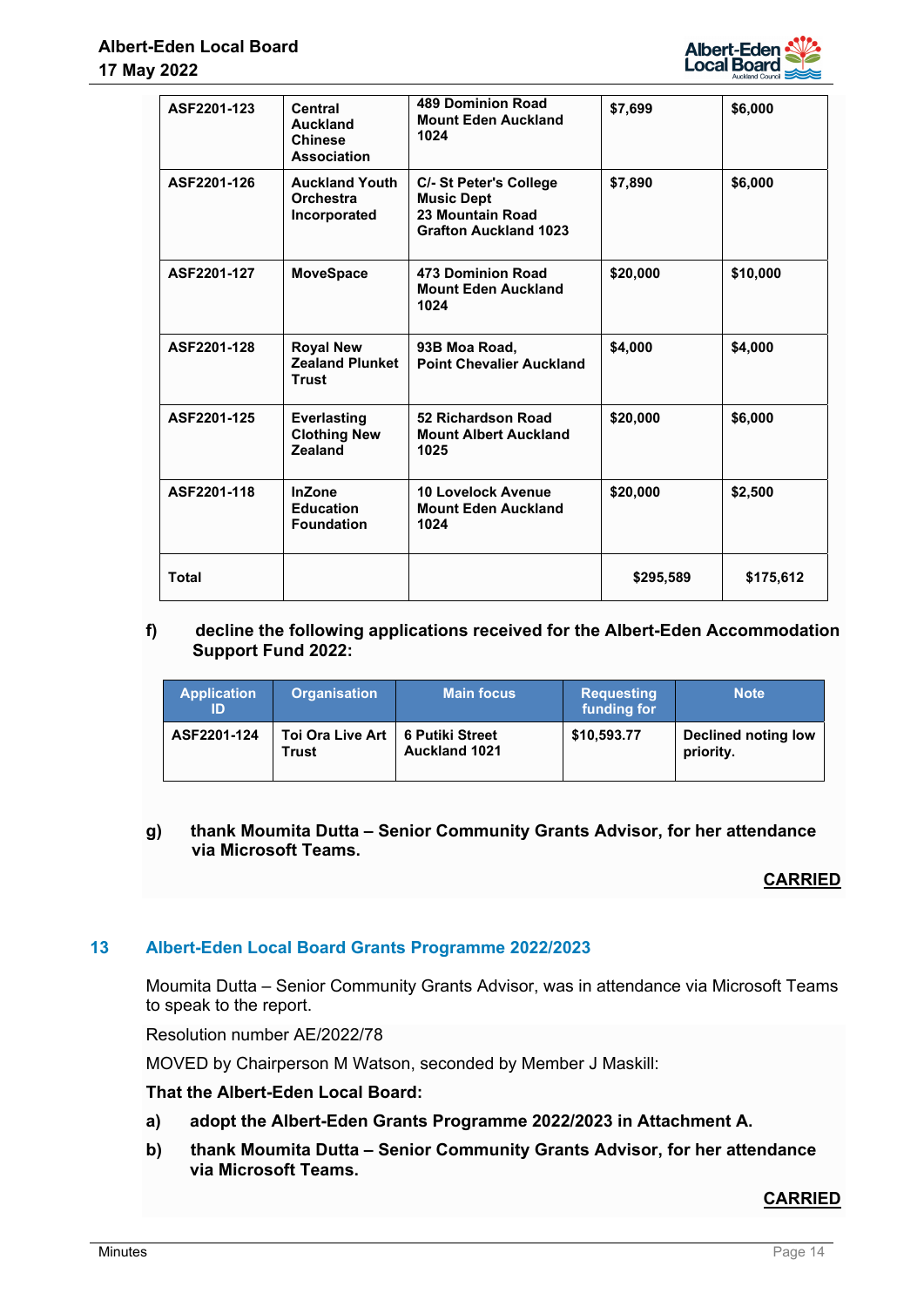

Note: Item 14: Auckland Council's Quarterly Performance Report: Albert-Eden Local Board for quarter three 2021/2022, was heard prior to Item 12: Albert-Eden Quick Response Round Three and Multiboard Round Two 2021/2022 and the Accommodation Support Fund 2022 grant allocations.

# **15 Albert-Eden Thriving Town Centres local economic development and recovery grants 2021/2022**

Emma Reed – Senior Local Board Advisor, was in attendance via Microsoft Teams to speak to the report.

Resolution number AE/2022/79

MOVED by Member J Maskill, seconded by Deputy Chairperson K Smith:

**That the Albert-Eden Local Board:** 

**a) approve the following applications received in Albert-Eden Thriving Town Centres local economic development and recovery grants 2021/2022:**

| <b>Name of Business</b><br><b>Association or Business</b><br><b>Improvement District</b> | <b>Purpose of funding</b>                                                                                                                        | <b>Funding amount</b><br>recommended |
|------------------------------------------------------------------------------------------|--------------------------------------------------------------------------------------------------------------------------------------------------|--------------------------------------|
| <b>Greenwoods Village</b><br><b>Epsom Business</b><br><b>Association Incorporated</b>    | Bespoke bike racks, town centre<br>beautification project and social<br>media promotion and website                                              | \$12,420                             |
| <b>Sandringham Business</b><br><b>Association Incorporated</b>                           | <b>Coordination and networking</b><br>with businesses and community,<br>beautification project and<br><b>Sandringham Spring Festival</b><br>2022 | \$17,580                             |
| <b>Dominion Road Business</b><br><b>Association (BID)</b>                                | <b>Night Market stalls outside</b><br><b>Balmoral Baptist Church (three-</b><br>month trial)                                                     | \$10,000                             |
| <b>The Fringe (Kingsland</b><br><b>Business Society) (BID)</b>                           | <b>Contribution towards</b><br><b>Morningside for Live music</b><br>festival 2023                                                                | \$12,000                             |
| <b>Mount Eden Village (BID)</b>                                                          | Promotion of the Village – digital<br>campaign                                                                                                   | \$8,000                              |
|                                                                                          | Total:                                                                                                                                           | \$60,000                             |

**b) decline the following application received in Albert-Eden Thriving Town Centres local economic development and recovery grants 2021/2022 and request staff explore opportunities for future collaborations with the applicant and other key stakeholders, and work with the applicant to submit another application in the next Expression of Interest period which opens in 2022/2023:** 

| Name of Business<br><b>Association or</b>      | <b>Purpose of funding</b> | <b>Funding amount</b><br>requested |
|------------------------------------------------|---------------------------|------------------------------------|
| <b>Business</b><br><b>Improvement District</b> |                           |                                    |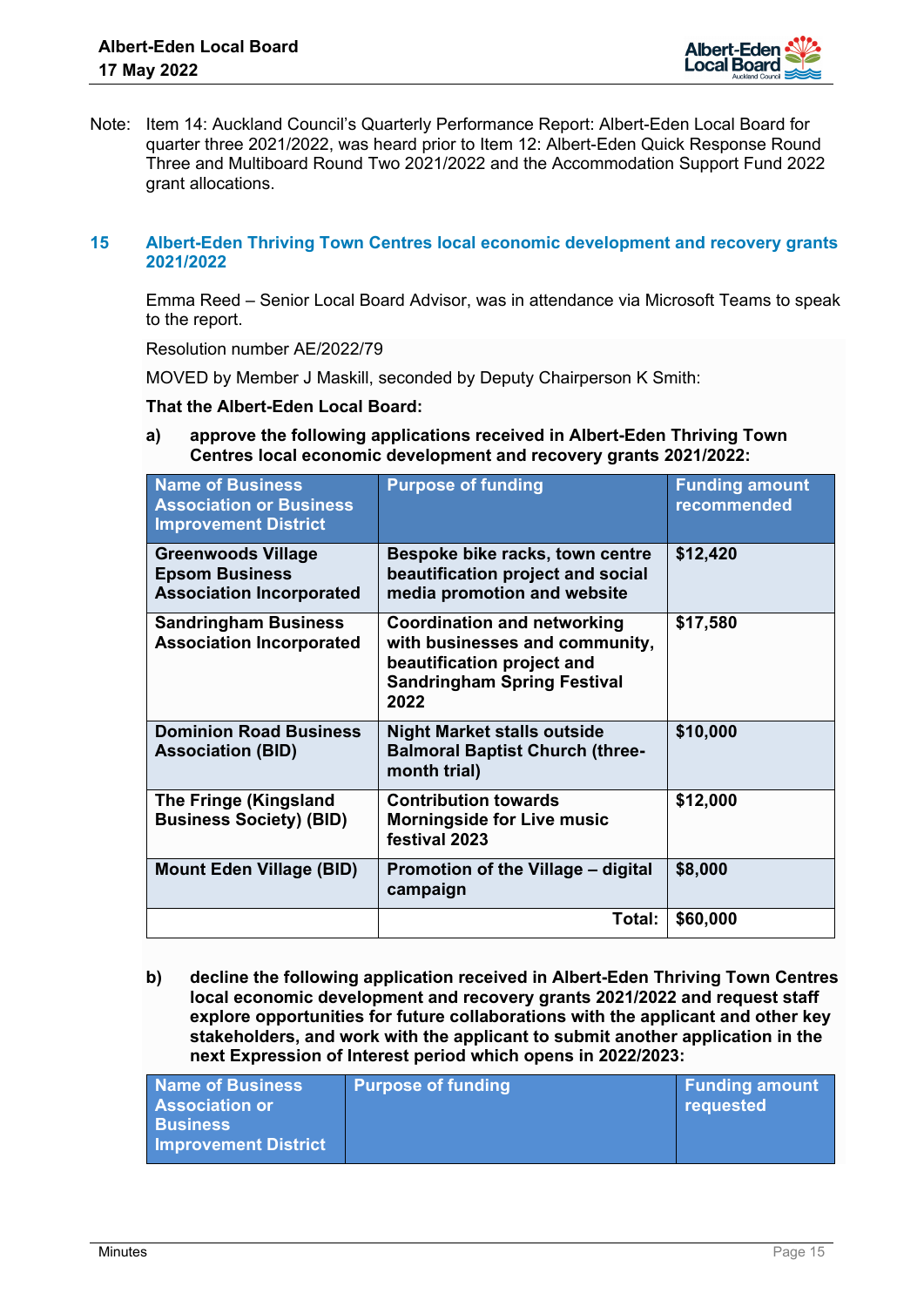

| <b>Point Chevalier Social</b> | <b>Contribution towards planters in</b> | \$10 |
|-------------------------------|-----------------------------------------|------|
| ∣ Enterprise Trust            | Arcade, locky docks design and build    |      |
|                               | or parklets                             |      |

- **a) note that the local board looks forward to working with the Mt Albert Business Community in 2022/2023 and explore opportunities for ways that the local board can assist local businesses.**
- **b) thank Emma Reed Senior Local Board Advisor, for her attendance via Microsoft Teams.**

# **16 Endorsing Business Improvement District (BID) target rate grants for 2022/2023**

Claire Sidden – Principal BIDs Advisor, was in attendance via Microsoft Teams to speak to the report.

Resolution number AE/2022/80

MOVED by Member C Robertson, seconded by Member L Corrick:

### **That the Albert-Eden Local Board:**

- **a) recommends to the Governing Body the striking (setting) of the targeted rates for inclusion in the Annual Budget 2022/2023 for the following Business Improvement District (BID) programmes:** 
	- **i. \$255,000 for Dominion Road Business Association Incorporated.**
	- **ii. \$237,930 for Kingsland Business Society Incorporated (The Fringe District).**
	- **iii. \$92,035 for Mt Eden Village Business Association Incorporated.**
	- **iv. \$350,000 for Uptown Business Association Incorporated.**
- b) **thank Claire Sidden Principal BIDs Advisor, for her attendance via Microsoft Teams.**

# **CARRIED**

# **17 Local board feedback on Auckland Transport's proposed speed limit changes**

A document was tabled for this item. A copy of the document has been placed on the official minutes and is available on the Auckland Council website as a minutes attachment.

MOVED by Member C Robertson, seconded by Chairperson M Watson:

- a) thank the people from within the Albert-Eden Local Board area who submitted on Phase 3 of the Safe Speeds Programme via the on-line form, interactive map, email and written submissions.
- b) note the Local Board's previously stated support for the Vision Zero principles of designing roads with people's needs and safety as the highest priorities, focusing around schools and shops, safe road crossing points and slower, safer speeds on local roads.
- c) note that there is a mixed range of views across those who generally support, do not support, or support some of the proposals in Phase 3 of the Safe Speed Programme for the Albert-Eden Local Board area.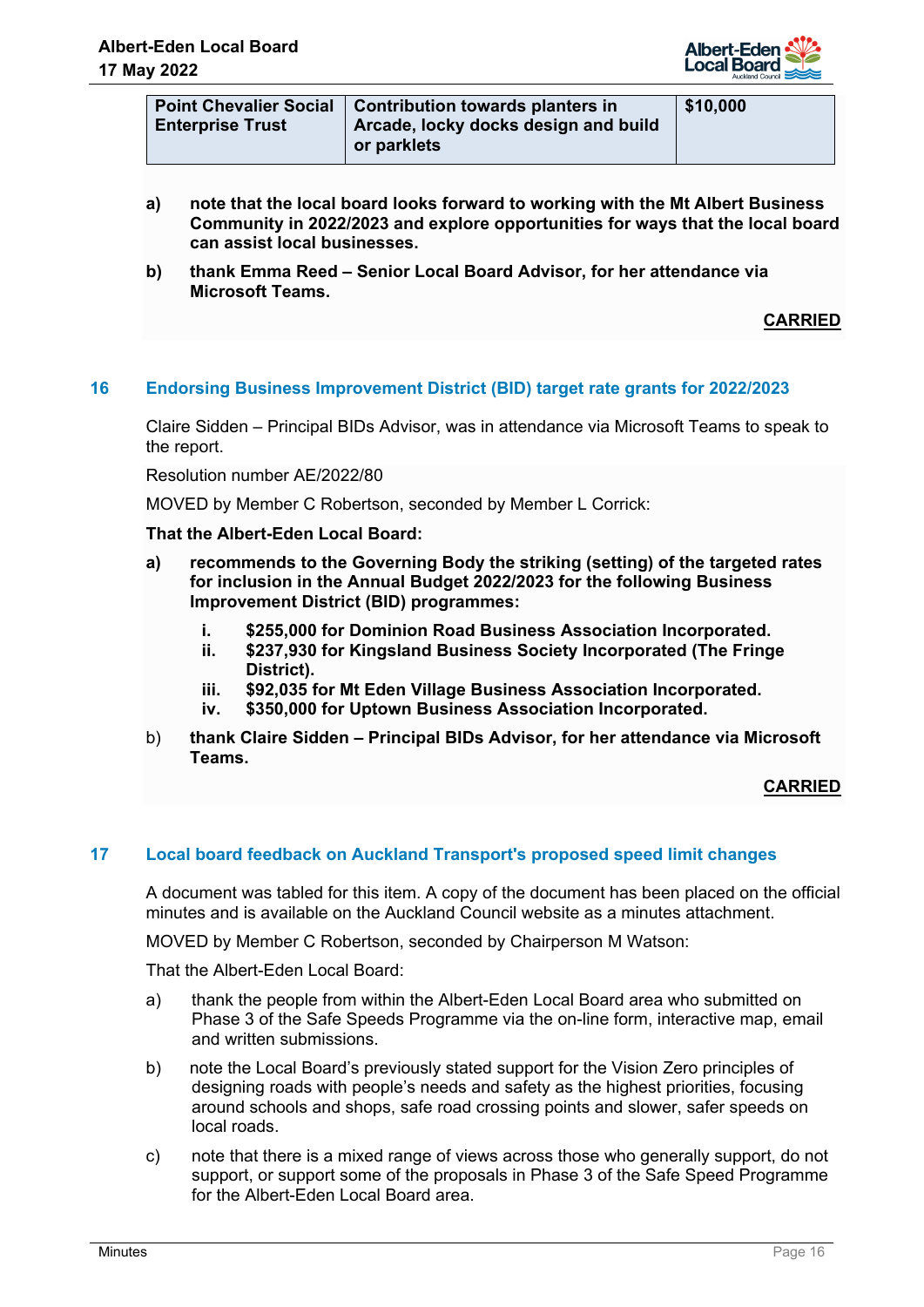

- d) support the speed limit changes proposed as Phase Three of Auckland Transport's Safe Speeds Programme, noting that there is a strong New Zealand and international body of evidence that 30km/h speed limits contribute significantly to reducing deaths and serious injuries.
- e) request a broad education campaign on the benefits of safer speed limits and to let people know speeds are changing on many local streets.
- f) support the speed reduction for Ian McKinnon Drive, between Dominion Road and 90m north of Piwakawaka Street, from 60kph to 50kph to be consistent with speed limits at either end.
- g) support the reduced speed limits around schools to 30kph.
- h) note its concern about having various speed limits, such as 30, 40, 50, 60, 80 and 100, across Auckland and that they need to be consistent, practical, and easy to follow to be accepted and observed by drivers.
- i) note that the reduction of speed limits is supported in conjunction with other tools that need to be implemented in order to achieve safer roads including enforcement, education, maintenance, design and physical devices to slow speeds, noting that an integrated response yields better outcomes and is more effective in reducing speeds than speed limits alone.
- j) recommend that the following areas within the local board area be reviewed for consideration for lowering speed limits when staff develop the future Speed Management Plan:
	- i) The Bird Streets block, Point Chevalier, noting that these are the only Point Chevalier streets not included in previous tranches or the Interim Speed Management Plan, that they are well used by students walking or biking to local schools, and that residents have raised concerns about speeds.
	- ii) The Fowlds Avenue block, St Lukes, given the regular concerns raised by local residents.
	- iii) The Woodward Road block, Mt Albert, given that it feeds into the Waterview Shared Path and that the Albert-Eden Local Board could not afford the traffic calming as part of the Local Board Transport Capital Fund.
	- iv) The Hendon Avenue to Richardson Road block, Owairaka, noting that Kāinga Ora have undertaken significant traffic calming as part of their urban regeneration programme.
	- v) The streets included in the Dominion Road Parallel Cycle routes, noting that these had significant traffic calming interventions installed as part of the project.
	- vi) The block between Western Springs Road/Duncan MacLean Link, Mountain View Road and the motorway, noting that residents report that speeding is common by drivers heading to and from the motorway and that the gradients affect visibility.
	- vii) Haslett Street, Eden Terrace, noting that it is used by many Newton Central School students and residents report safety issues, which are exacerbated by the gradient.
	- viii) Other streets in Albert-Eden that currently have traffic calming features (for example, speed bumps, chicanes, road narrowing speed tables) to assist with consistently safer speeds, noting that the Board has funded several area-wide traffic calming projects since 2010.
- k) request Auckland Transport review matters raised by residents in the project feedback and investigate further where required.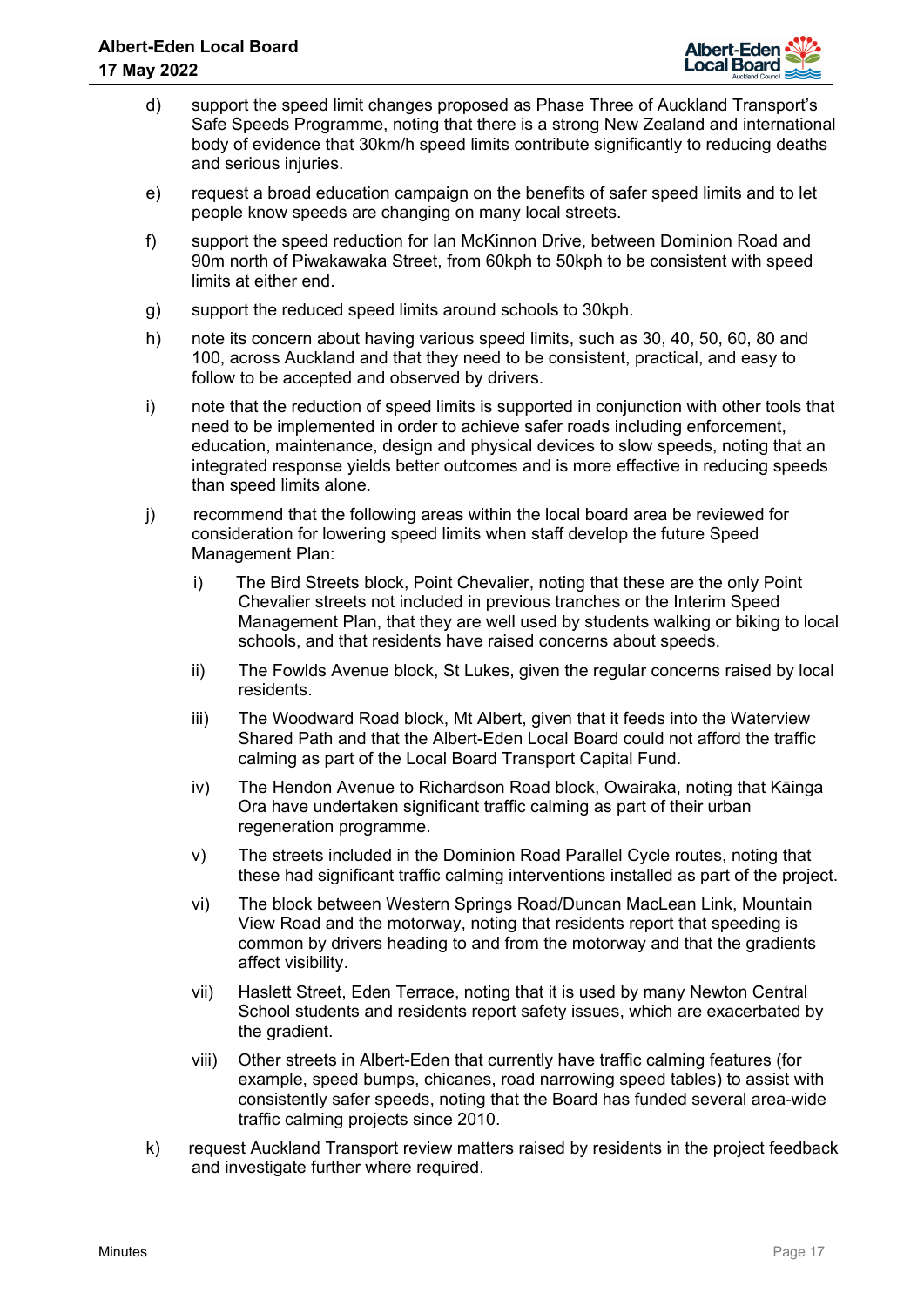

l) thank Auckland Transport for the in-depth consultation undertaken on the programme, noting the complexity of the information presented to submitters, and that summarised feedback in addition to the comments on individual streets would be helpful to inform governance-level feedback from local boards.

An amendment was moved by Deputy Chairperson K Smith, seconded by Member W McKenzie.

- d) does not support all the streets mentioned for proposed as Phase Three of Auckland Transport's Safe Speeds Programme, noting that there have been no fatal accidents on these residential streets in the last 8 years.
- g) support the reduced speed limits around the streets directly around schools to 30kph but question the need to apply these outside of school drop-off and pick-up times and as far from school as planned.

Voting was done via voice and show of hands. The vote was TIED.

The chairperson exercised her casting vote against. The amendment was LOST.

The chairperson put the substantive motion.

The motion was taken in parts.

Resolution number AE/2022/81

MOVED by Member C Robertson, seconded by Chairperson M Watson:

- **a) thank the people from within the Albert-Eden Local Board area who submitted on Phase 3 of the Safe Speeds Programme via the on-line form, interactive map, email and written submissions.**
- **b) note the Local Board's previously stated support for the Vision Zero principles of designing roads with people's needs and safety as the highest priorities, focusing around schools and shops, safe road crossing points and slower, safer speeds on local roads.**
- **c) note that there is a mixed range of views across those who generally support, do not support, or support some of the proposals in Phase 3 of the Safe Speed Programme for the Albert-Eden Local Board area.**
- **d) support the speed limit changes proposed as Phase Three of Auckland Transport's Safe Speeds Programme, noting that there is a strong New Zealand and international body of evidence that 30km/h speed limits contribute significantly to reducing deaths and serious injuries.**
- **e) request a broad education campaign on the benefits of safer speed limits and to let people know speeds are changing on many local streets.**
- **f) support the speed reduction for Ian McKinnon Drive, between Dominion Road and 90m north of Piwakawaka Street, from 60kph to 50kph to be consistent with speed limits at either end.**
- **g) support the reduced speed limits around schools to 30kph.**
- **h) note its concern about having various speed limits, such as 30, 40, 50, 60, 80 and 100, across Auckland and that they need to be consistent, practical, and easy to follow to be accepted and observed by drivers.**
- **i) note that the reduction of speed limits is supported in conjunction with other tools that need to be implemented in order to achieve safer roads including enforcement, education, maintenance, design and physical devices to slow**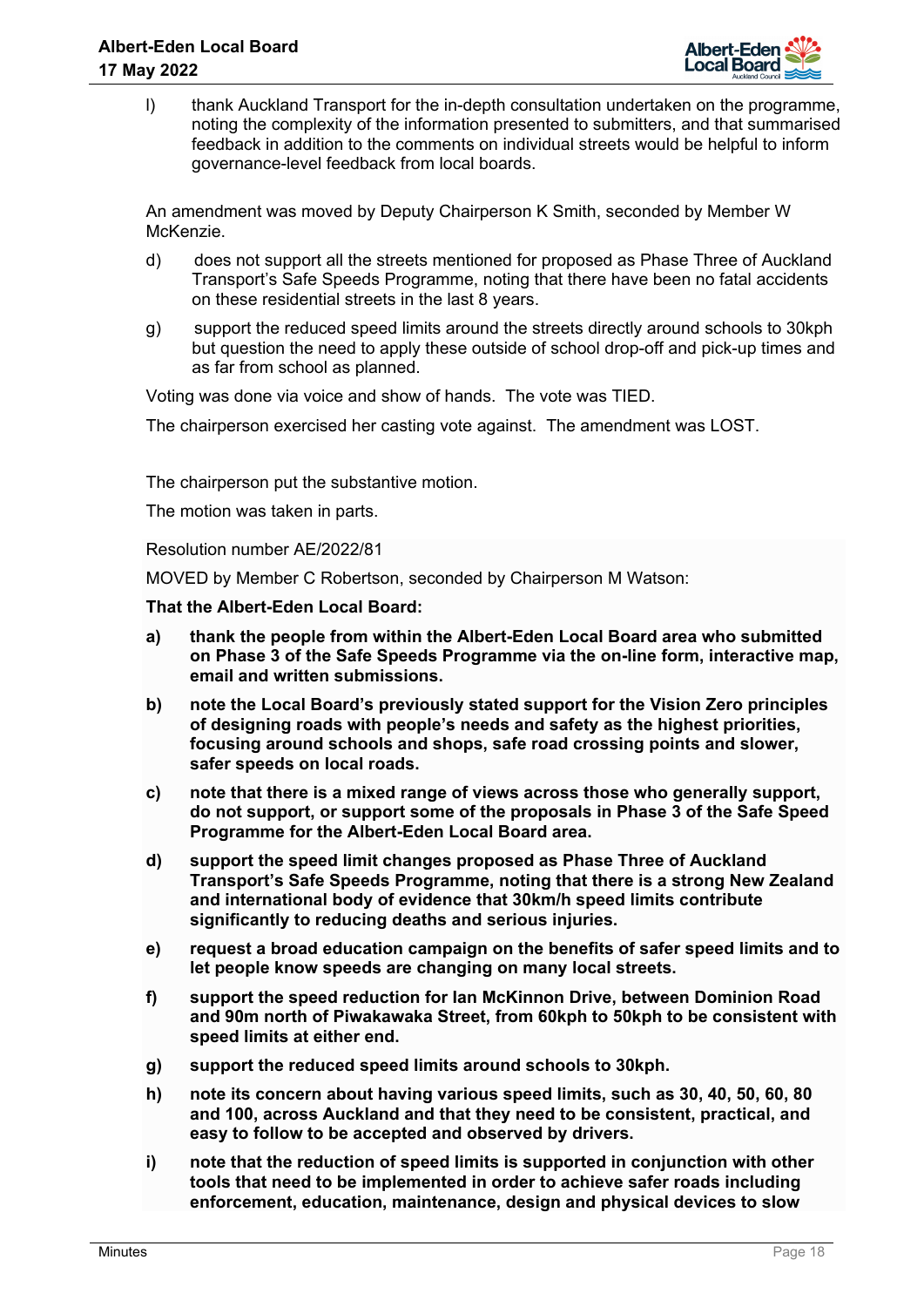

**speeds, noting that an integrated response yields better outcomes and is more effective in reducing speeds than speed limits alone.** 

- **k) request Auckland Transport review matters raised by residents in the project feedback and investigate further where required.**
- **l) thank Auckland Transport for the in-depth consultation undertaken on the programme, noting the complexity of the information presented to submitters, and that summarised feedback in addition to the comments on individual streets would be helpful to inform governance-level feedback from local boards.**

**CARRIED**

Resolution number AE/2022/82

MOVED by Member C Robertson, seconded by Chairperson M Watson:

### **That the Albert-Eden Local Board:**

- **j) recommend that the following areas within the local board area be reviewed for consideration for lowering speed limits when staff develop the future Speed Management Plan:** 
	- **i) The Bird Streets block, Point Chevalier, noting that these are the only Point Chevalier streets not included in previous tranches or the Interim Speed Management Plan, that they are well used by students walking or biking to local schools, and that residents have raised concerns about speeds.**
	- **ii) The Fowlds Avenue block, St Lukes, given the regular concerns raised by local residents.**
	- **iii) The Woodward Road block, Mt Albert, given that it feeds into the Waterview Shared Path and that the Albert-Eden Local Board could not afford the traffic calming as part of the Local Board Transport Capital Fund.**
	- **iv) The Hendon Avenue to Richardson Road block, Owairaka, noting that Kāinga Ora have undertaken significant traffic calming as part of their urban regeneration programme.**
	- **v) The streets included in the Dominion Road Parallel Cycle routes, noting that these had significant traffic calming interventions installed as part of the project.**
	- **vi) The block between Western Springs Road/Duncan MacLean Link, Mountain View Road and the motorway, noting that residents report that speeding is common by drivers heading to and from the motorway and that the gradients affect visibility.**
	- **vii) Haslett Street, Eden Terrace, noting that it is used by many Newton Central School students and residents report safety issues, which are exacerbated by the gradient.**
	- **viii) Other streets in Albert-Eden that currently have traffic calming features (for example, speed bumps, chicanes, road narrowing speed tables) to assist with consistently safer speeds, noting that the Board has funded several area-wide traffic calming projects since 2010.**

### **CARRIED**

Note: Members L Corrick and W McKenzie and Deputy Chairperson K Smith abstained from voting on resolution  $j$ )  $i$ ) – viii) and requested that their abstention be recorded.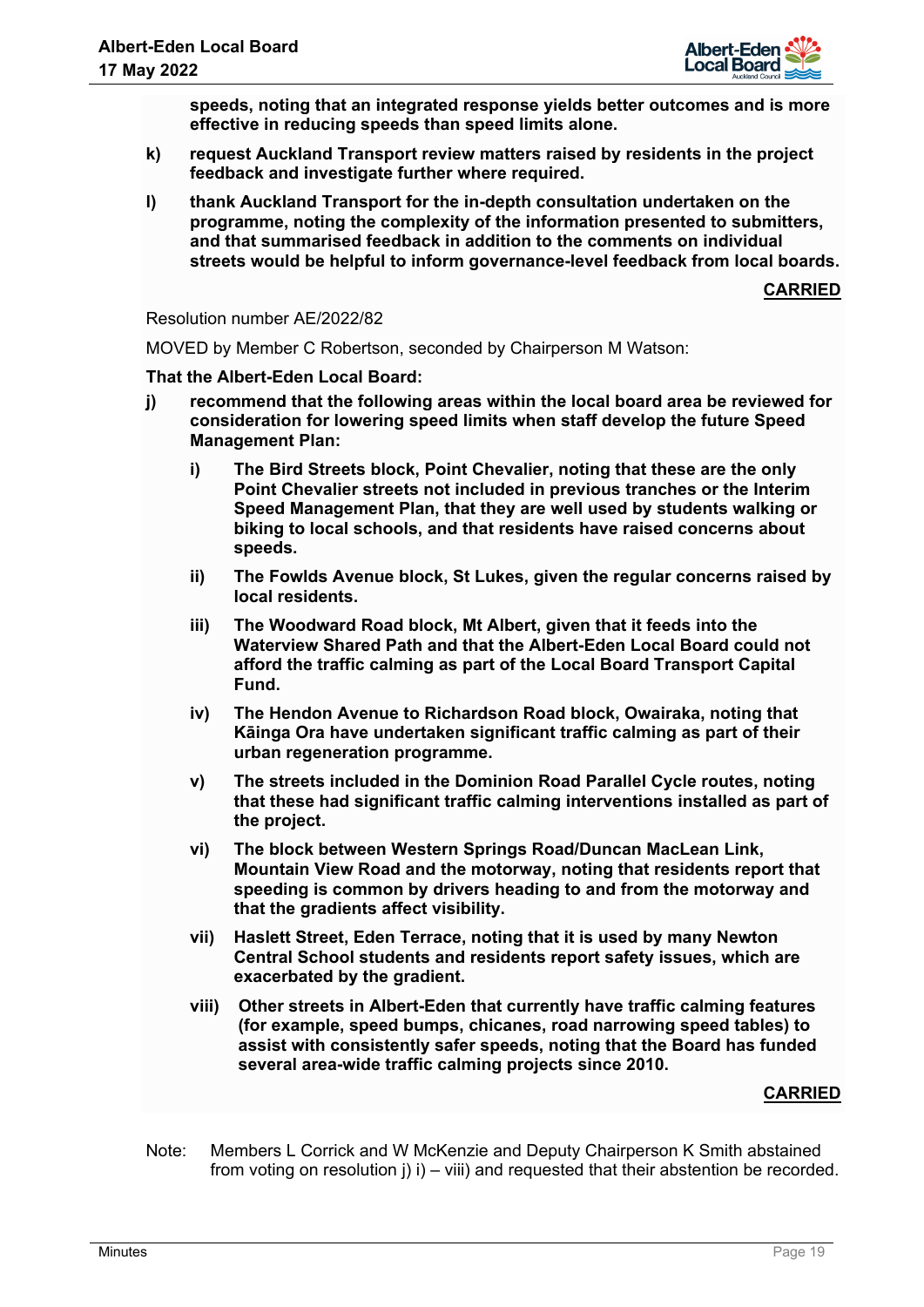

## **Attachments**

A 20220517 Albert-Eden Local Board, Item 17: Local board feedback on Auckland Transport's proposed speed limit changes - Updated Attachment A

# **18 Auckland Transport - Local Board Feedback on New North Road Options**

Resolution number AE/2022/83

MOVED by Member WM McKenzie, seconded by Member C Robertson:

### **That the Albert-Eden Local Board:**

- **a) support Approach B 'Minimal kerb changes'.**
- **b) request that the following be investigated in subsequent phases of the project:** 
	- **i) Safety for cyclists and pedestrians at intersections;**
	- **ii) Cycling and pedestrian improvements on St Lukes Road between the existing St Lukes Road cycle lanes and Morningside Drive;**
	- **iii) Additional widening at points along the route where it will have the most impact on bus priority and cycle and pedestrian safety;**
	- **iv) Ensure that parking mitigations that impact business and schools are fully assessed and implemented to the next extent, noting that town centres are crucial to the ability to make local trips and reduce vehicles kilometres travelled and parking changes need to carefully managed;**
	- **v) How to respond to the challenges of pressure on the road corridor associated with heavy goods vehicles such as freight deliveries for Pak N Save.**
- **c) support the 4 pillars of the project: Safety, Thriving town centres, Public transport and connectivity, Walking and cycling connections.**
- **d) request that the consultation materials for subsequent phases of the project include viable options with one way cycle paths on both sides of the road, noting that for most of the route, destinations and intersections are evenly divided between both sides of New North Road, two one-way cycles paths provide significantly higher safety including at intersections, have more than twice the cycle capacity, create more legible streetscapes and integrate seamlessly with the existing Mt Albert Town Centre cycle paths.**
- **e) thank Auckland Transport for the level of engagement undertaken for this project and thank the community and business groups for their feedback.**

**CARRIED**

# **19 Carrington Road Cycling Improvements Feedback Report**

Resolution number AE/2022/84

MOVED by Member J Maskill, seconded by Member C Robertson:

- **a) support the Carrington Road Cycling Improvements project in general.**
- **b) support having a separate project for the outside of Gladstone Primary School and also request to have this project started at the same time as the general cycle lane separation project and note the need for Auckland Transport to engage with the school on this matter.**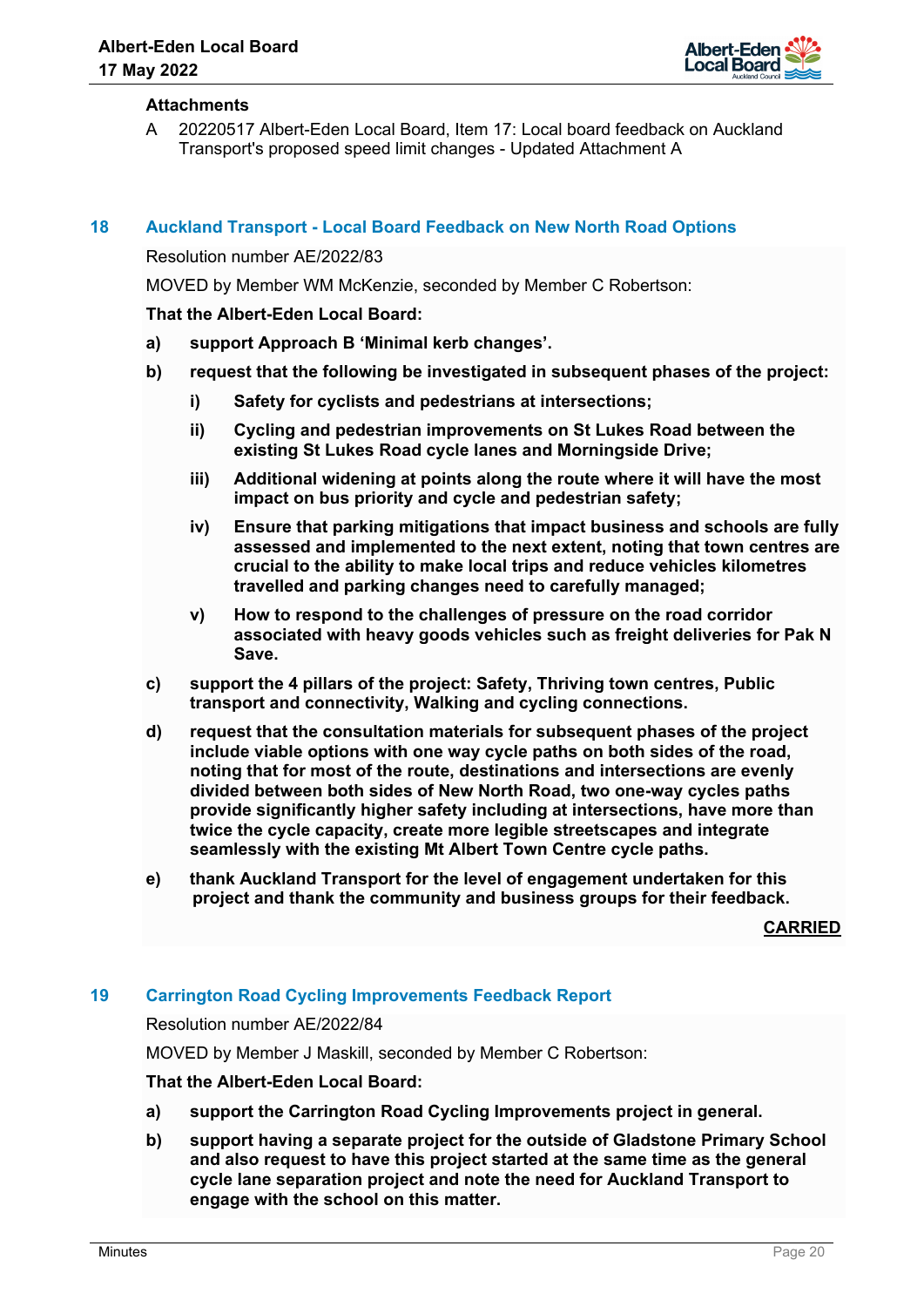

- **c) emphasise the need for a safety assessment and implementation for the following:** 
	- **i) Corner of New North Road and safety on this area:**
	- **ii) Corner of Woodward Road, where the curve of the cycleway as it emerges from the row of parking to clear the pocket carpark may impact visibility for drivers turning out of Woodward Road.**
	- **iii) Where the cycle lane passes bus stops.**
- **d) request that the width of the cycle lanes is increased where possible to enable passing.**
- **e) request attention be given to placement of the separators to allow right turns into side streets from the cycleway and vice versa.**
- **f) request consideration be given to using separators with a sloped profile toward the cycle lane side to avoid the problem of pedal strike on a higher profile.**
- **g) acknowledge the risk of dooring from passenger side doors and request that the wider separators proposed be used and the cycle lane be as wide as possible wherever the cycle lane adjoins parking to provide enough clearance to mitigate the risk.**
- **h) support this project as a temporary measure pending future upgrade of Carrington Road precinct (scheduled to start in 2026/2027 in the Auckland Regional Land Transport Plan 2021/2031).**
- **i) request that the separators used for this temporary measure to be removed and reused when the future upgrade takes place.**
- **j) request that the design of the connections to the Carrington Road precinct also ensure safe cycle lanes and do not compromise the safety of the cyclists.**
- **k) thank Auckland Transport for the level of engagement undertaken for this project.**
- **l) thank the community for participating in the recent engagement and providing their feedback.**

# **20 Draft Auckland golf investment plan**

Resolution number AE/2022/85

MOVED by Chairperson M Watson, seconded by Member WM McKenzie:

### **That the Albert-Eden Local Board:**

**a) defer the Draft Auckland golf investment plan report to the Albert-Eden Local Board 21 June 2022 business meeting.**

**CARRIED**

# **21 Dog Access Information**

Resolution number AE/2022/86

MOVED by Chairperson M Watson, seconded by Member L Corrick: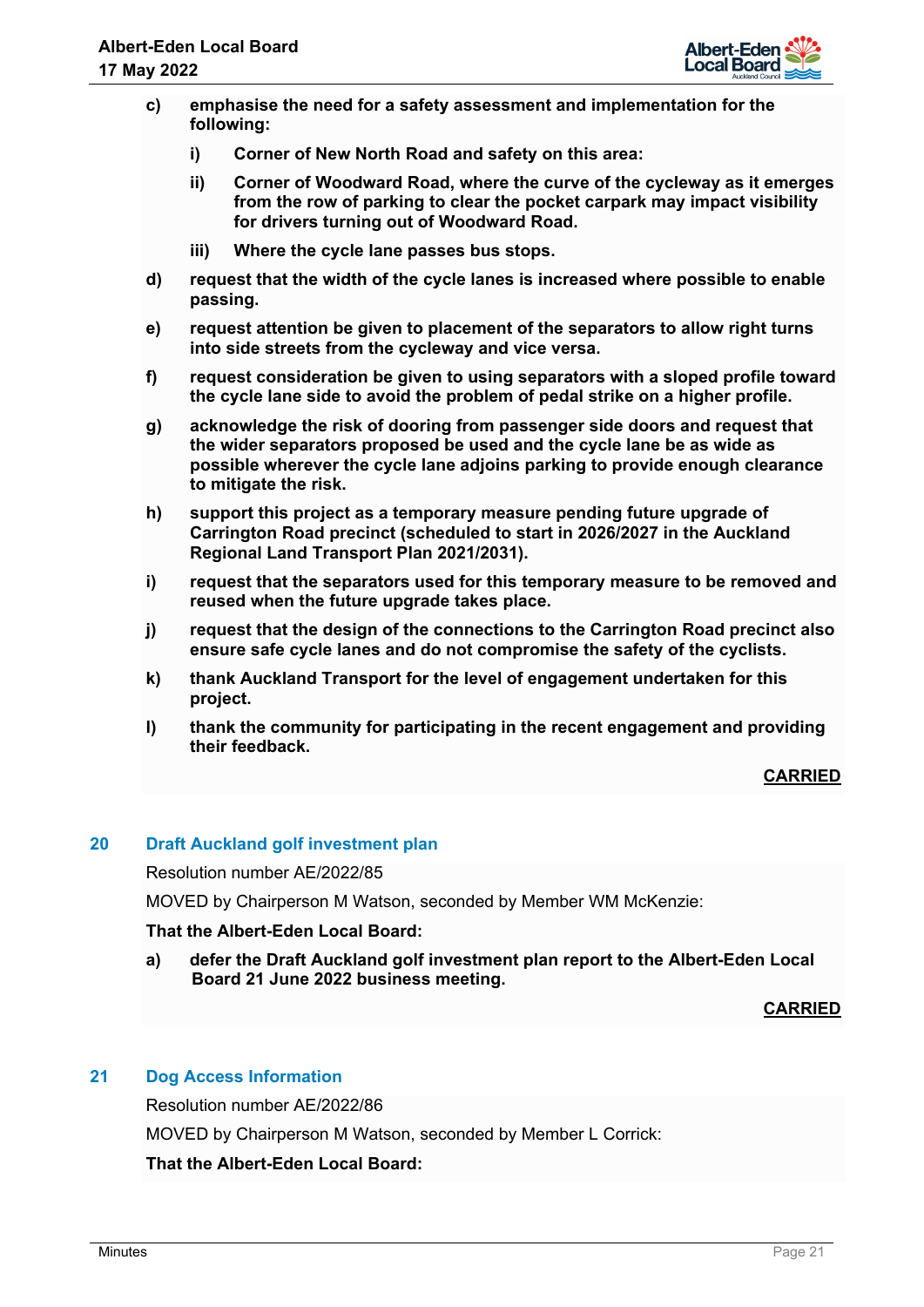- **a) adopt the Dog Accessibility Information Service Assessment (Attachment A), conditional upon the correction of minor errors.**
- **b) thank staff for their work on the Dog Accessibility Information Service Assessment.**

# **22 Albert-Eden-Puketāpapa Ward Councillors' Updates**

Resolution number AE/2022/87

MOVED by Member J Maskill, seconded by Member C Robertson:

# **That the Albert-Eden Local Board:**

**a) receive Albert-Eden-Puketāpapa Ward Councillor Cathy Casey's verbal update.**

**CARRIED**

# **23 Chairperson's Report**

Resolution number AE/2022/88

MOVED by Member J Maskill, seconded by Member C Robertson:

# **That the Albert-Eden Local Board:**

**a) receive Chairperson Watson's verbal May 2022 report.**

# **CARRIED**

# **24 Board Members' Reports**

Resolution number AE/2022/89

MOVED by Chairperson M Watson, seconded by Member L Corrick:

# **That the Albert-Eden Local Board:**

- **a) receive the Deputy Chairperson M Watson written report for May 2022.**
- **b) receive Members C Robertson, G Easte, J Maskill, W McKenzie, Deputy Chairperson K Smith and Member L Corrick's verbal Board Reports for May 2022.**

## **CARRIED**

Note: Member R Langton exited the meeting at 4.58pm during Item 24: Board Members' Reports.

### **25 Albert-Eden Local Board 2022 Governance Forward Work Calendar**

Resolution number AE/2022/90

MOVED by Chairperson M Watson, seconded by Member L Corrick:

# **That the Albert-Eden Local Board:**

**a) note the May 2022 edition of the Albert-Eden Local Board 2022 Governance Forward Work Calendar.**